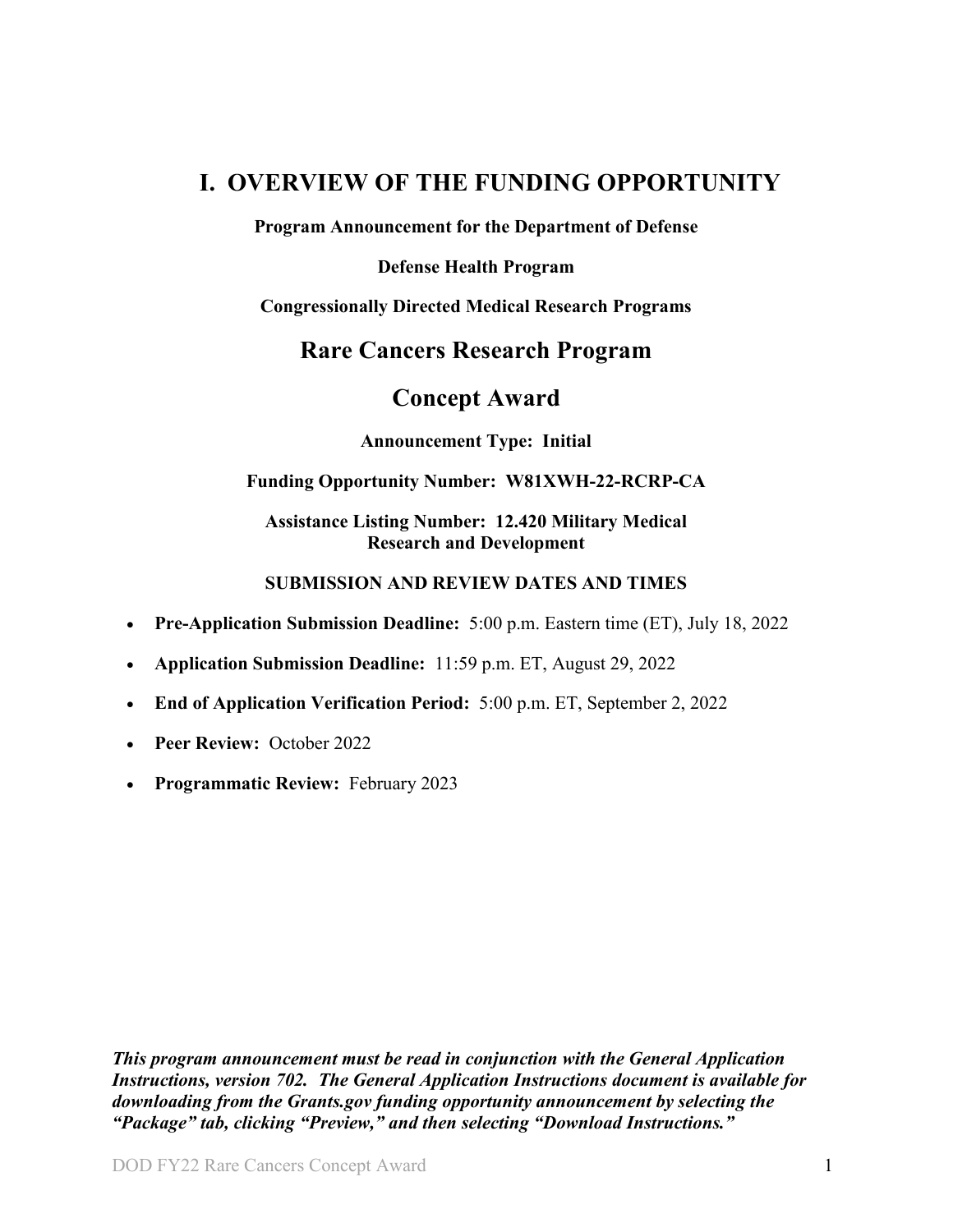## **TABLE OF CONTENTS**

| I.  |                                                                                  |  |
|-----|----------------------------------------------------------------------------------|--|
| II. | <b>DETAILED INFORMATION ABOUT THE FUNDING OPPORTUNITY  3</b>                     |  |
|     |                                                                                  |  |
|     |                                                                                  |  |
|     |                                                                                  |  |
|     |                                                                                  |  |
|     |                                                                                  |  |
|     |                                                                                  |  |
|     |                                                                                  |  |
|     |                                                                                  |  |
|     |                                                                                  |  |
|     |                                                                                  |  |
|     |                                                                                  |  |
|     | II.D.3. Unique Entity Identifier (UEI) and System for Award Management (SAM)  19 |  |
|     |                                                                                  |  |
|     |                                                                                  |  |
|     |                                                                                  |  |
|     |                                                                                  |  |
|     |                                                                                  |  |
|     |                                                                                  |  |
|     |                                                                                  |  |
|     |                                                                                  |  |
|     |                                                                                  |  |
|     |                                                                                  |  |
|     |                                                                                  |  |
|     |                                                                                  |  |
|     |                                                                                  |  |
|     |                                                                                  |  |
|     |                                                                                  |  |
|     |                                                                                  |  |
|     | II.H.1. Program Announcement and General Application Instructions Versions 27    |  |
|     |                                                                                  |  |
|     |                                                                                  |  |
|     |                                                                                  |  |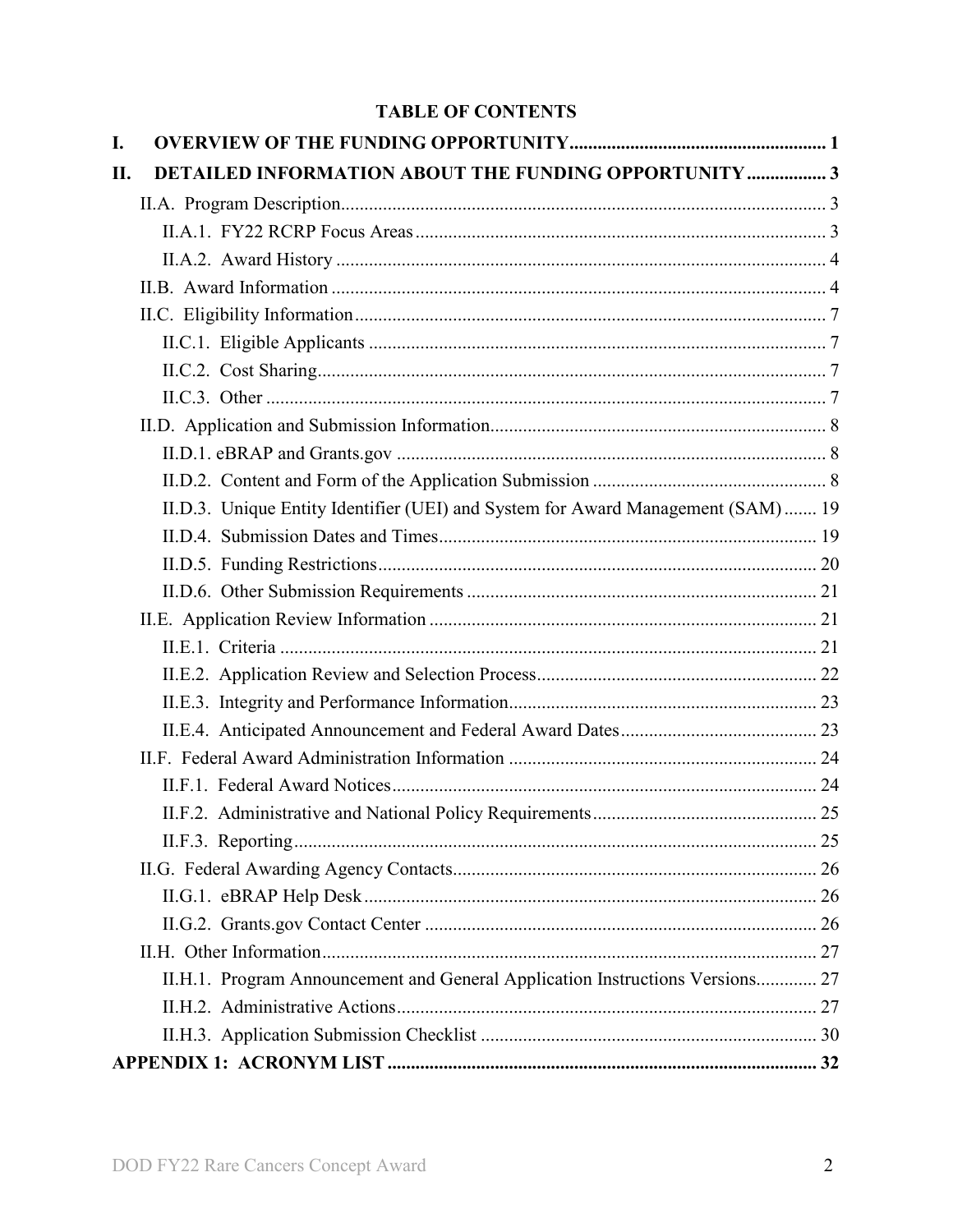# <span id="page-2-0"></span>**II. DETAILED INFORMATION ABOUT THE FUNDING OPPORTUNITY**

## <span id="page-2-1"></span>**II.A. Program Description**

Applications to the Fiscal Year 2022 (FY22) Rare Cancers Research Program (RCRP) are being solicited , by the U.S. Army Medical Research Acquisition Activity (USAMRAA) using delegated authority provided by United States Code, Title 10, Section 4001 (10 USC 4001). The execution management agent for this program announcement is the Congressionally Directed Medical Research Programs (CDMRP) at the U.S. Army Medical Research and Development Command (USAMRDC). The RCRP was initiated in 2020 to provide support for research of exceptional scientific merit in the area of rare cancers research. Appropriations for the RCRP from FY20 through FY21 totaled \$25 million (M). The FY22 appropriation is \$17.5M.

In FY20, the Defense Appropriations Act provided \$7.5M to the Department of Defense (DOD) to support rare cancers research, thus establishing the RCRP. The rare cancers research Topic Area was first introduced as a congressionally directed research topic under the Peer Reviewed Cancer Research Program (PRCRP) in FY19, although the PRCRP has historically funded research on rare cancers since FY09. In addition to the PRCRP, the CDMRP also manages seven cancer-specific programs as directed by Congress for research in breast cancer, kidney cancer, lung cancer, melanoma, ovarian cancer, pancreatic cancer, and prostate cancer. Various subtypes of these cancers, based on their site-specific origin classifications, are rare in nature. Applicants are not permitted to submit the same application to the RCRP and other CDMRP programs in the same fiscal year.

<span id="page-2-3"></span>*FY22 [RCRP definition of rare cancers: The RCRP defines rare cancer as cancers affecting](https://cdmrp.army.mil/rcrp/default)  [less than 6 persons per 100,000 per year in the U.S.](https://cdmrp.army.mil/rcrp/default)* Applicants will be required to provide a justification statement explaining the relevance of the investigated cancer types/subtypes that fall under the RCRP's definition of rare cancer.

The RCRP's vision is to greatly improve outcomes for people with rare cancers through discovery, community building, and expansion of knowledge across the cancer landscape. The RCRP's mission is to elevate rare cancers research to enable clinically impactful discoveries for the benefit of active-duty Service Members, Veterans, military beneficiaries, and/or the American public.

#### *The proposed research must be relevant to active-duty Service Members, Veterans, military beneficiaries, and/or the American public.*

### <span id="page-2-2"></span>**II.A.1. FY22 RCRP Focus Areas**

To be considered for funding, applications for the FY21 RCRP Concept Award must address at least one of the three Focus Areas listed below:

• **Biology and Etiology**: Identify disease-defining molecular pathways, cell context, and microenvironment.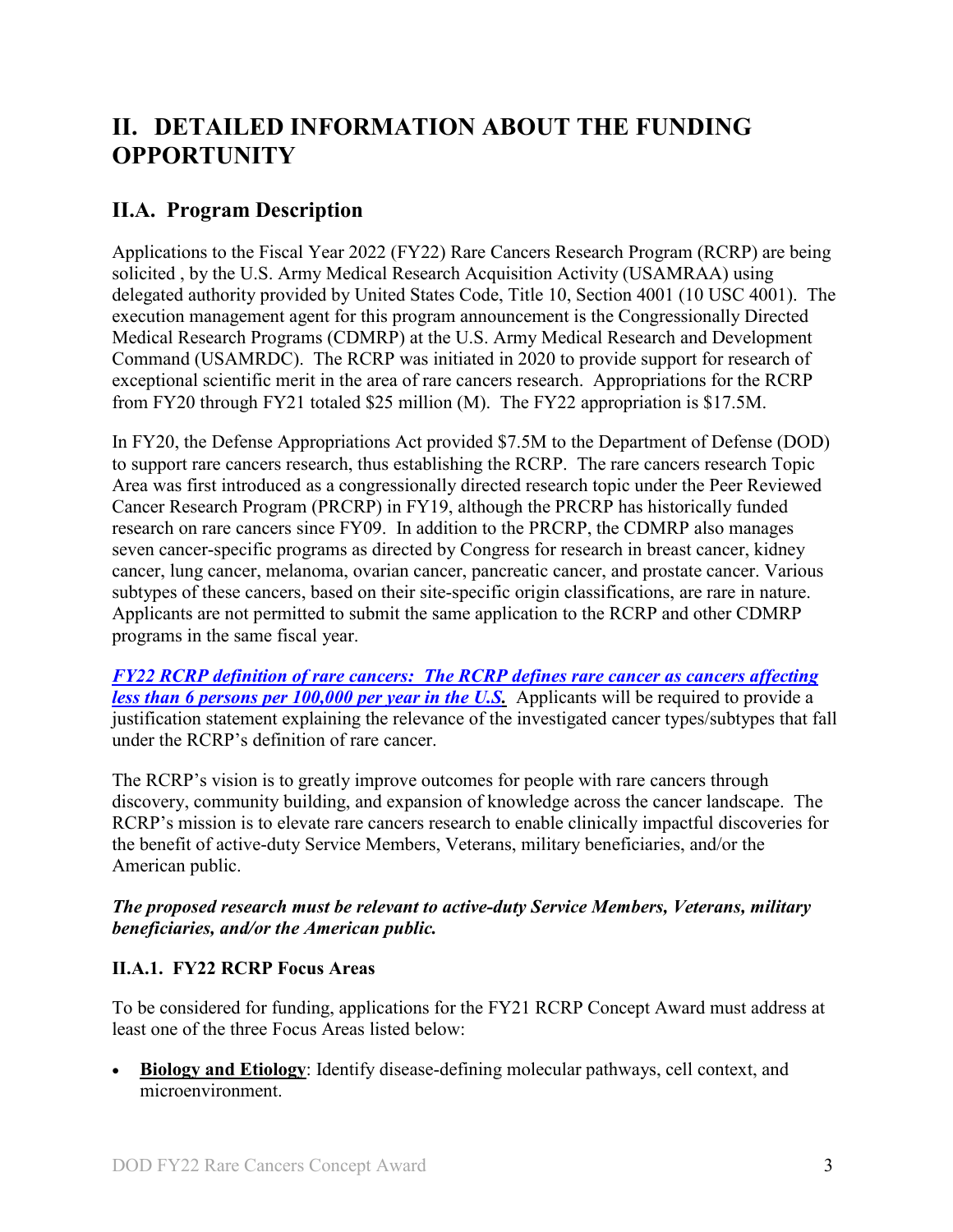- **Research Model**: Develop and validation of rare tumor specific models that can support clinical trial readiness.
- **Therapy**: Identify novel therapeutic strategies, including drug repurposing.

### <span id="page-3-0"></span>**II.A.2. Award History**

The RCRP Concept Award mechanism was first offered in FY20. Since then, 248 Concept Award applications have been received, and 31 have been recommended for funding.

### <span id="page-3-1"></span>**II.B. Award Information**

The FY22 RCRP Concept Award supports highly innovative, untested, potentially groundbreaking novel concepts in rare cancers. The Concept Award is not intended to support an incremental progression of an already established research project; instead, it allows Principal Investigators (PIs) the opportunity to pursue serendipitous observations. **Preliminary data are not required**. This award mechanism supports high-risk studies that have the potential to reveal entirely new avenues for investigation. Applications must describe how the new idea will enhance the existing knowledge of rare cancers or develop an innovative and novel course of investigation. Research completed through a Concept Award may generate sufficient preliminary data to enable the PI to prepare an application for future research.

*Reviewers will be blinded to the identity of the PI, collaborator(s), and their organization(s).* Refer to [Section II.D.2.b.i, Full Application Guidelines,](#page-10-0) for more information.

The types of awards made under the program announcement will be assistance agreements. An assistance agreement is appropriate when the federal government transfers a "thing of value" to a "state, local government," or "other recipient" to carry out a public purpose of support or stimulation authorized by a law of the United States instead of acquiring property or service for the direct benefit and use of the U.S. government. An assistance agreement can take the form of a grant or cooperative agreement. The level of involvement on the part of the DOD during project performance is the key factor in determining whether to award a grant or cooperative agreement. If "no substantial involvement" on the part of the funding agency is anticipated, a grant award will be made (31 USC 6304). Conversely, if substantial involvement on the part of the funding agency is anticipated, a cooperative agreement will be made (31 USC 6305), and the award will identify the specific substantial involvement. Substantial involvement may include, but is not limited to, collaboration, participation, or intervention in the research to be performed under the award. The award type, along with the start date, will be determined during the negotiation process.

The congressionally mandated Metastatic Cancer Task Force was formed for the purpose of identifying ways to help accelerate clinical and translational research aimed at extending the lives of advanced state and recurrent patients. As a member of the Metastatic Cancer Task Force, the CDMRP encourages applicants to review the recommendations [\(https://www.health.mil/Reference-Center/Congressional-Testimonies/2018/05/03/Metatatic-](https://www.health.mil/Reference-Center/Congressional-Testimonies)[Cancer-Research\)](https://www.health.mil/Reference-Center/Congressional-Testimonies) and submit research ideas to address these recommendations, provided they are within the limitations of this funding opportunity and fit within the FY22 RCRP focus areas.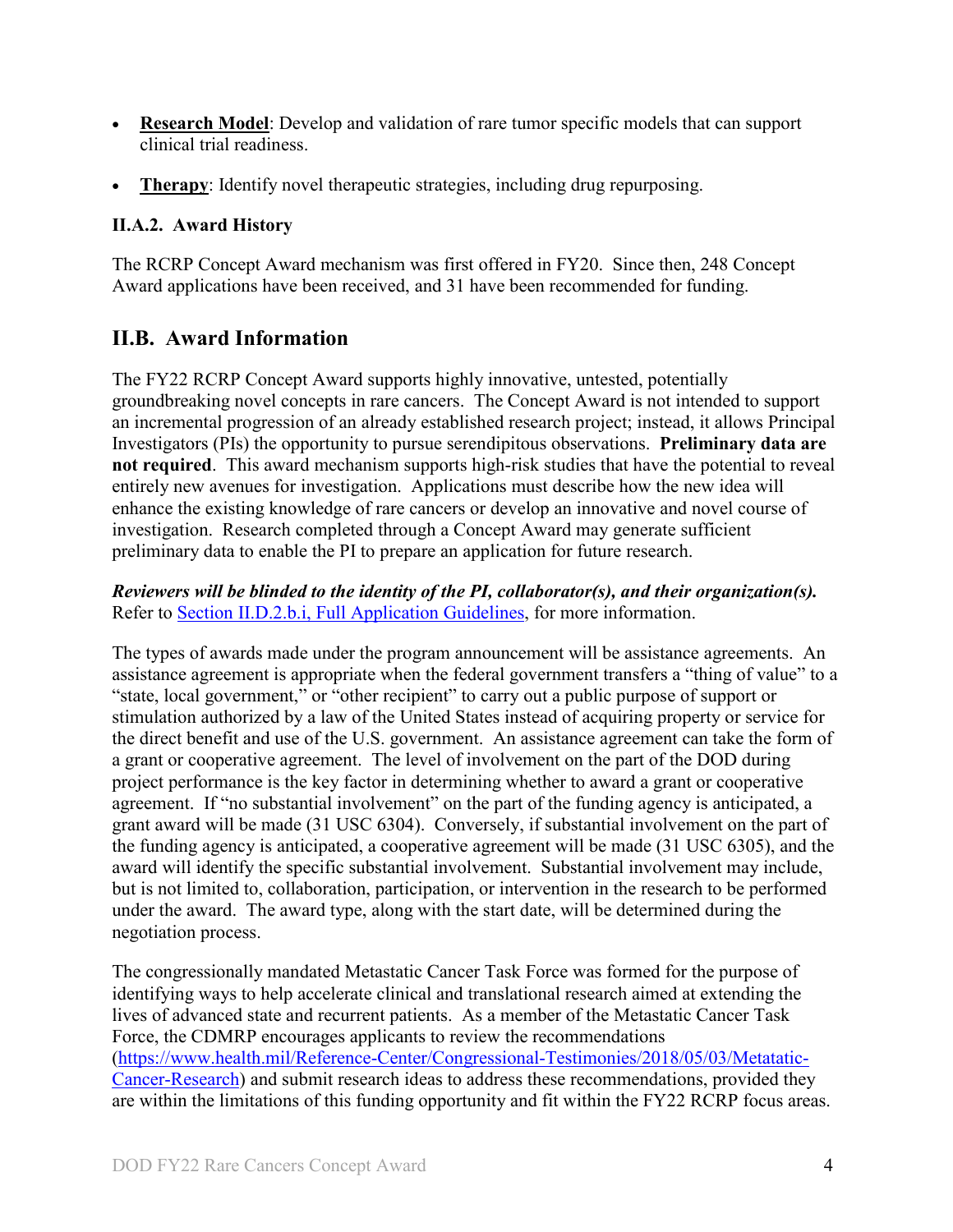Collaborations between researchers at military or Veteran institutions and non-military institutions are strongly encouraged. These relationships can leverage knowledge, infrastructure, and access to unique clinical populations that the partners bring to the research effort, ultimately advancing cancer research that is of significance to the Warfighter, military families, and the American public.

The anticipated direct costs budgeted for the entire period of performance for an FY22 RCRP Concept Award will not exceed **\$100,000**. Refer to Section [II.D.5, Funding Restrictions,](#page-19-0) for detailed funding information.

Awards will be made no later than September 30, 2023. For additional information refer to [Section II.F.1, Federal Award Notices.](#page-23-1)

*The CDMRP expects to allot approximately \$3.2M to fund approximately 20 Concept Award applications. Funding of applications received is contingent upon the availability of federal funds for this program as well as the number of applications received, the quality and merit of the applications as evaluated by scientific and programmatic review, and the requirements of the government. Funds to be obligated on any award resulting from this funding opportunity will be available for use for a limited time period based on the fiscal year of the funds. It is anticipated that awards made from this FY22 funding opportunity will be funded with FY22 funds, which will expire for use on September 30, 2028.*

**Research Involving Human Anatomical Substances, Human Subjects, or Human** 

**Cadavers:** All DOD-funded research involving new and ongoing research with human anatomical substances, human subjects, or human cadavers must be reviewed and approved by the USAMRDC Office of Research Protections (ORP), Human Research Protection Office (HRPO), prior to research implementation. This administrative review requirement is in addition to the local Institutional Review Board (IRB) or Ethics Committee (EC) review. Local IRB/EC approval at the time of submission is *not* required. **Allow up to 3 months to complete the HRPO regulatory review and approval process** following submission of *all required and complete* documents to the HRPO. Refer to the General Application Instructions, Appendix 1, and the Human Research Protections Office Resources and Overview document available on the electronic Biomedical Research Application Portal (eBRAP) "Funding Opportunities & Forms" web page [\(https://ebrap.org/eBRAP/public/Program.htm\)](https://ebrap.org/eBRAP/public/Program.htm) for additional information.

If the proposed research involves more than one institution, a written plan for single IRB review arrangements must be provided at the time of application submission or award negotiation. The lead institution responsible for developing the master protocol and master consent form should be identified and should be the single point of contact for regulatory submissions and requirements.

*Clinical research is defined* as: (1) Patient-oriented research. Research conducted with human subjects (or on material of human origin such as tissues, specimens, and cognitive phenomena) for which an investigator (or colleague) directly interacts with human subjects. Excluded from this definition are in vitro studies that utilize human tissues that cannot be linked to a living individual. Patient-oriented research includes: (a) mechanisms of human disease, (b) therapeutic interventions, (c) clinical trials, and (d) development of new technologies. (2) Epidemiologic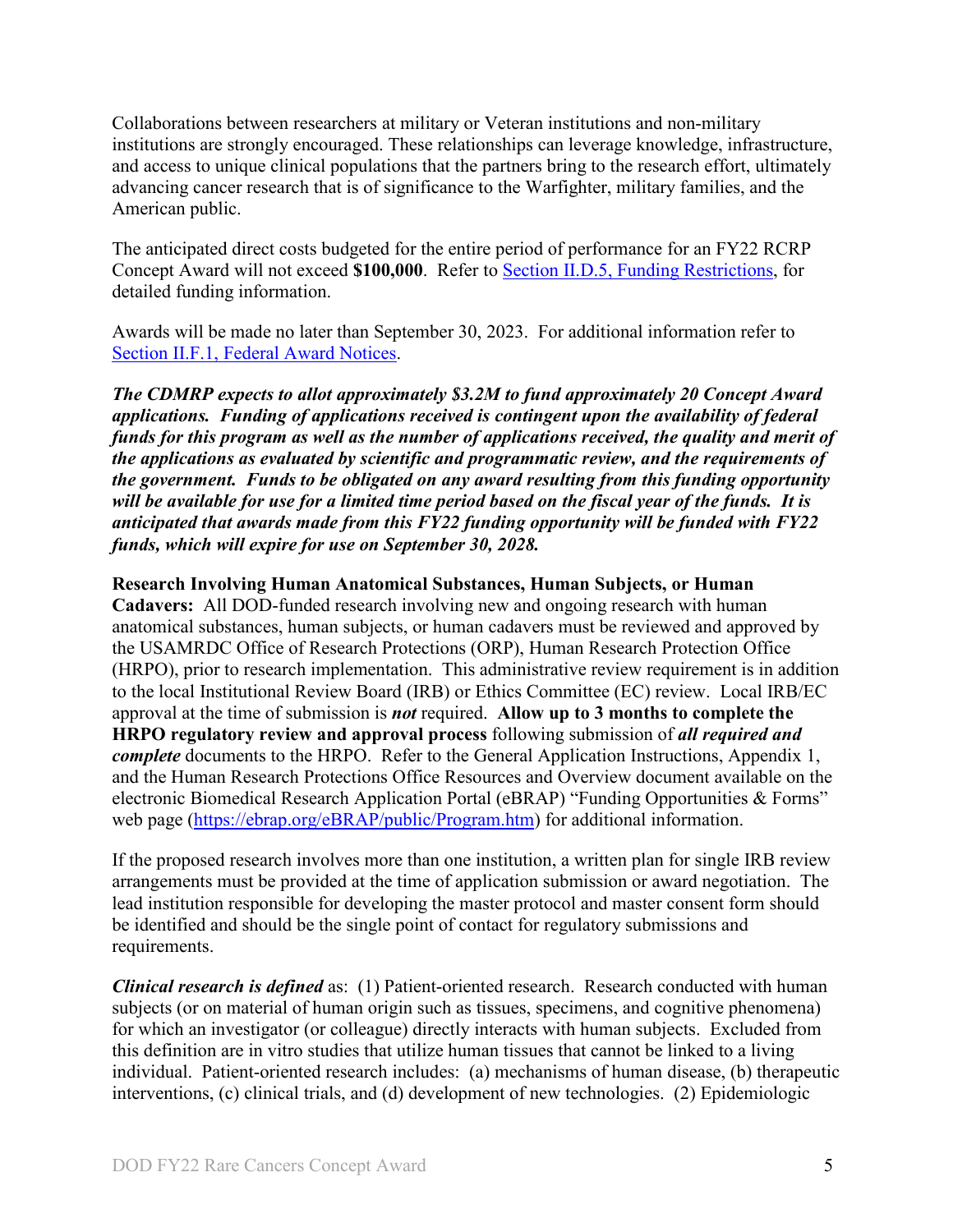and behavioral studies. (3) Outcomes research and health services research. *Note:* Studies that meet the requirements for IRB Exemption 4 are not considered CDMRP-defined clinical research. IRB Exemption 4 refers to research involving the collection or study of existing deidentified specimens or data, if these sources are publicly available.

*Clinical trials are not allowed.* A clinical trial is defined as a research study in which one or more human subjects are prospectively assigned to one or more interventions (which may include placebo or other control) to evaluate the effects of the interventions on biomedical or behavioral health-related outcomes.

The FY22 RCRP Concept Award is designed for preliminary investigations. Research involving human subjects or specimens must be either exempt under Title 32, Code of Federal Regulations (CFR), Part 219, Section 104(d) (32 CFR 219.104[d]) or eligible for expedited review (21 CFR 56.110). Exemption or expedited status is first determined by the IRB of record. Investigators must review their institutional requirements and guidelines for filing with the IRB for exempt or expedited status. *Studies that do not qualify for exempt or expedited status will be administratively withdrawn***.**

**Use of DOD or Department of Veterans Affairs (VA) Resources:** If the proposed research involves access to active-duty military patient populations and/or DOD or VA resources or databases, the application must describe the access at the time of submission and include a plan for maintaining access as needed throughout the proposed research. Refer to Section [II.D.2.b.ii,](#page-13-0)  [Full Application Submission Components,](#page-13-0) for detailed information. Refer to the General Application Instructions, Appendix 1, for additional information.

**Research Involving Animals**: All research funded by the FY22 RCRP Concept Award involving new and ongoing research with animals must be reviewed and approved by the USAMRDC ORP Animal Care and Use Review Office (ACURO), in addition to the local Institutional Animal Care and Use Committee (IACUC) of record. IACUC approval at the time of submission is not required. *Allow at least 3 to 4 months for ACURO regulatory review and approval processes for animal studies*. Refer to the General Application Instructions, Appendix 1, for additional information.

**Guidelines for Animal Research:** All projects should adhere to a core set of standards for rigorous study design and reporting to maximize the reproducibility and translational potential of preclinical research. The standards are described in Landis, SC, et al. A call for transparent reporting to optimize the predictive value of preclinical research, *Nature* 2012, 490:187-191 [\(www.nature.com/nature/journal/v490/n7419/full/nature11556.html\)](http://www.nature.com/nature/journal/v490/n7419/full/nature11556.html). While these standards are written for preclinical studies, the basic principles of randomization, blinding, sample-size estimation, and data handling derive from well-established best practices in clinical studies. Applicants should consult the Animal Research: Reporting In Vivo Experiments (ARRIVE) guidelines 2.0 to ensure relevant aspects of rigorous animal research are adequately planned for and, ultimately, reported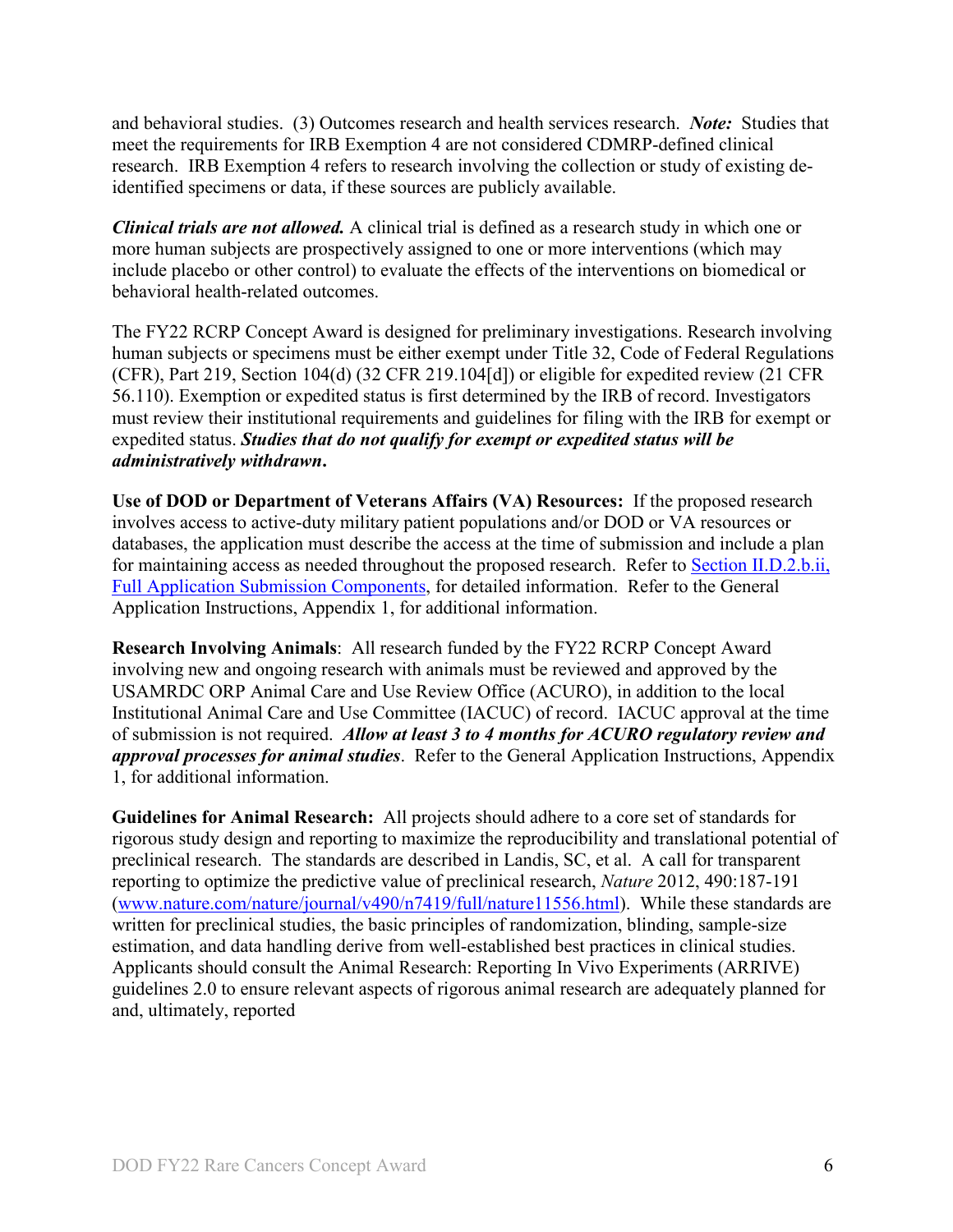## <span id="page-6-0"></span>**II.C. Eligibility Information**

#### <span id="page-6-1"></span>**II.C.1. Eligible Applicants**

**II.C.1.a. Organization: All organizations, including foreign organizations, foreign public entities, and international organizations, are eligible to apply.** 

**Government Agencies Within the United States:** Local, state, and federal government agencies are eligible to the extent that applications do not overlap with their fully funded internal programs. Such agencies are required to explain how their applications do not overlap with their internal programs.

As applications for this program announcement may be submitted by extramural and intramural organizations, these terms are defined below.

**Extramural Organization:** An eligible non-DOD organization. Examples of extramural organizations include academic institutions, biotechnology companies, foundations, federal government organizations other than the DOD, and research institutes.

**Intramural DOD Organization:** A DOD laboratory, DOD military treatment facility, and/or DOD activity embedded within a civilian medical center. *Intramural Submission:* **An**  *application submitted by a DOD organization for an intramural investigator working within a DOD laboratory or military treatment facility or in a DOD activity embedded within a civilian medical center.*

**The USAMRAA makes awards to eligible organizations, not to individuals.**

#### **II.C.1.b. Principal Investigator**

Investigators at or above the level of postdoctoral fellow (or equivalent) are eligible to be named as a PI on an RCRP Concept Award application.

An eligible PI, regardless of ethnicity, nationality, or citizenship status, must be employed by, or affiliated with, an eligible organization.

The CDMRP strongly encourages all PIs to participate in a digital identifier initiative through Open Researcher and Contributor ID, Inc. (ORCID). Registration for a unique ORCID identifier can be done online at [https://orcid.org/.](https://orcid.org/)

#### <span id="page-6-2"></span>**II.C.2. Cost Sharing**

Cost sharing/matching is not an eligibility requirement.

#### <span id="page-6-3"></span>**II.C.3. Other**

Organizations must be able to access **.gov** and **.mil** websites in order to fulfill the financial and technical deliverable requirements of the award and submit invoices for payment.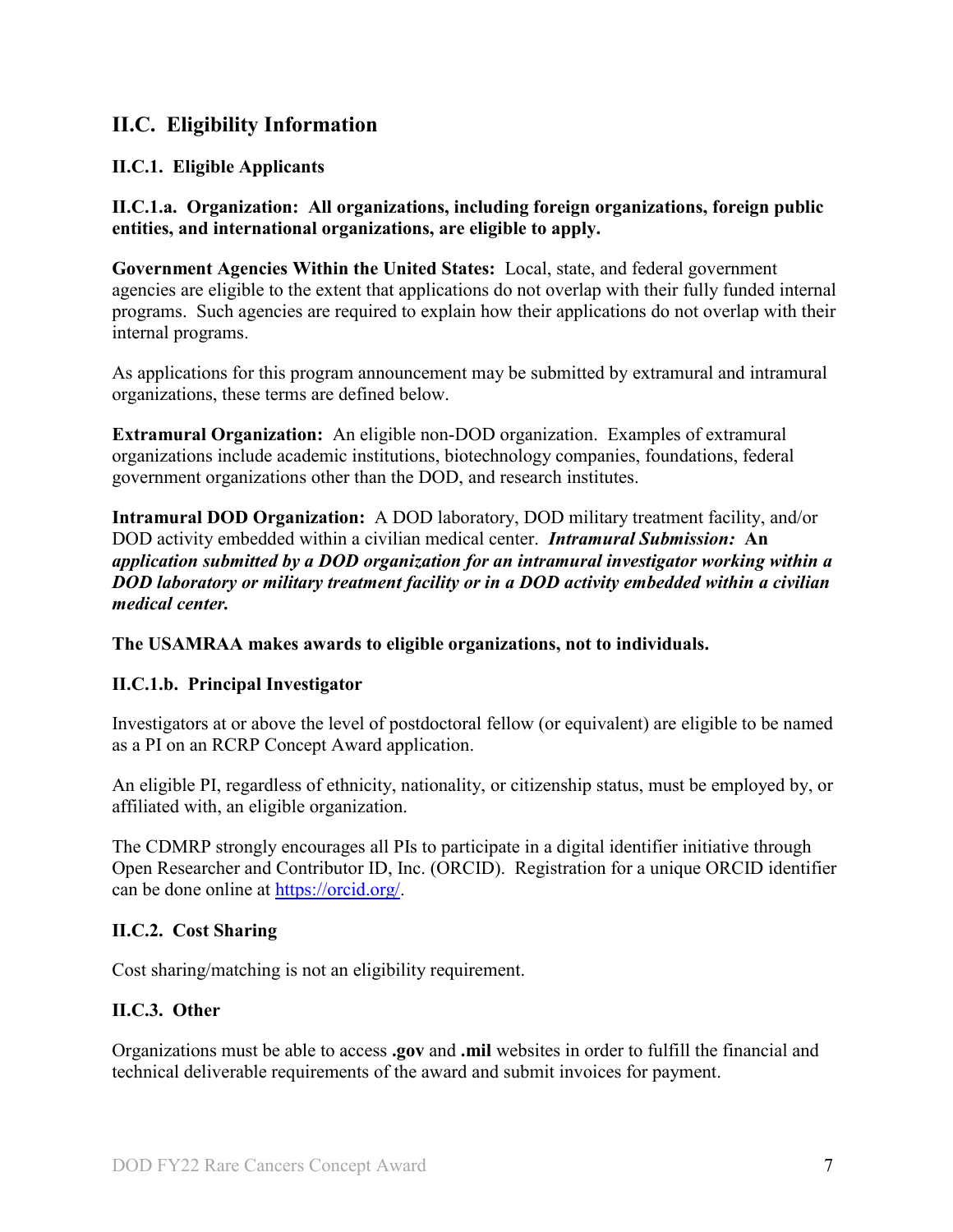For general information on required qualifications for award recipients, refer to the General Application Instructions, Appendix 3.

Refer to [Section II.H.2, Administrative Actions,](#page-26-2) for a list of administrative actions that may be taken if a pre-application or application does not meet the administrative, eligibility, or ethical requirements defined in this program announcement.

## <span id="page-7-0"></span>**II.D. Application and Submission Information**

*Submission of applications that are essentially identical or propose essentially the same research project to different funding opportunities within the same program and fiscal year is prohibited and will result in administrative withdrawal of the duplicative application(s).*

#### <span id="page-7-1"></span>**II.D.1. eBRAP and Grants.gov**

**eBRAP** [\(https://ebrap.org\)](https://ebrap.org/) is a secure web-based system that allows PIs to submit their preapplications, view and verify extramural full applications submitted to Grants.gov [\(https://grants.gov\)](https://grants.gov/), receive communications from the CDMRP, and submit documentation during award negotiations and throughout the period of performance. eBRAP also allows intramural organizations to submit full applications following pre-application submission.

**Grants.gov** is a federal system required to be utilized by agencies to receive and process extramural grant applications. Full applications may only be submitted to Grants.gov after submission of a pre-application through eBRAP.

Contact information for the eBRAP Help Desk and the Grants.gov Contact Center can be found in [Section II.G, Federal Awarding Agency Contacts.](#page-25-0)

#### *Extramural Submission:*

- Pre-application content and forms must be accessed and submitted at eBRAP.org.
- Full application packages must be accessed and submitted at Grants.gov.

#### *Intramural DOD Submission:*

- Pre-application content and forms must be accessed and submitted at eBRAP.org.
- Full application packages must be accessed and submitted at eBRAP.org.

#### *Note: Applications from an intramural DOD organization or from an extramural federal government organization may be submitted to Grants.gov through a research foundation.*

#### <span id="page-7-2"></span>**II.D.2. Content and Form of the Application Submission**

Submission is a two-step process requiring both *pre-application* (eBRAP.org) and *full application* (eBRAP.org or Grants.gov) as indicated below. The submission process should be started early to avoid missing deadlines. There are no grace periods. Full application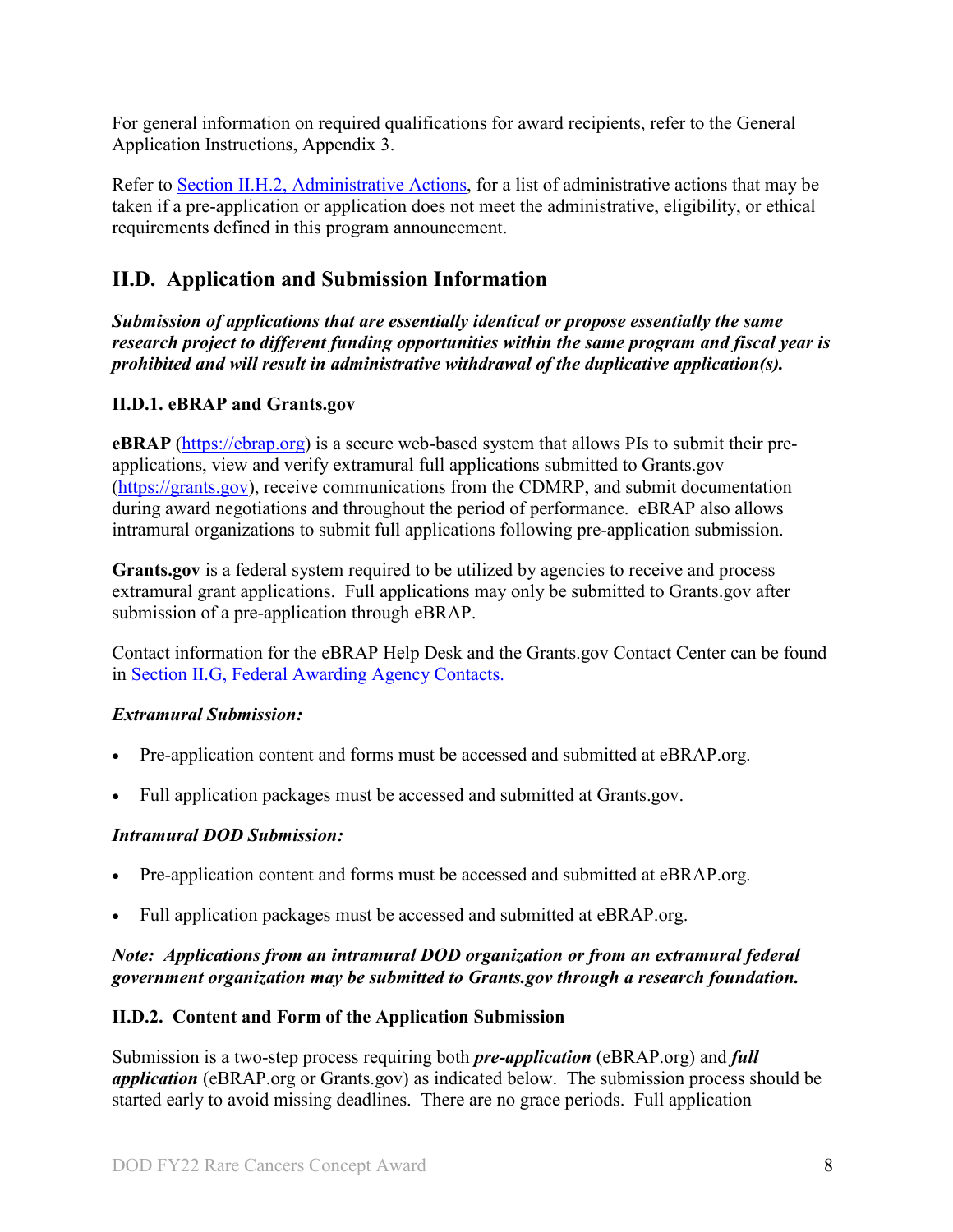submission guidelines differ for extramural (Grants.gov) and intramural (eBRAP.org) organizations (refer to [Table 1, Full Application Guidelines\)](#page-10-1).

*The application title, eBRAP log number, and all information for the PI, Business Official(s), performing organization, and contracting organization must be consistent throughout the entire pre-application and full application submission process.* Inconsistencies may delay application processing and limit or negate the ability to view, modify, and verify the application in eBRAP. If any changes need to be made, the applicant should contact the eBRAP Help Desk at [help@eBRAP.org](mailto:help@eBRAP.org) or 301-682-5507 prior to the application submission deadline.

#### **II.D.2.a. Step 1: Pre-Application Submission Content**

#### *During the pre-application process, eBRAP assigns each submission a unique log number. This unique eBRAP log number is required during the full application submission process***.**

To begin the pre-application process, first select whether the submitting organization is extramural or intramural, then confirm your selection or cancel. **Incorrect selection of extramural or intramural submission type will delay processing.**

If an error has been made in the selection of extramural versus intramural and the pre-application submission deadline has passed, the PI or Business Official must contact the eBRAP Help Desk at [help@eBRAP.org](mailto:help@eBRAP.org) or 301-682-5507 to request a change in designation.

All pre-application components must be submitted by the PI through eBRAP [\(https://eBRAP.org/\)](https://ebrap.org/).

The applicant organization and associated PI identified in the pre-application should be the same as those intended for the subsequent application submission. If any changes are necessary after submission of the pre-application, the applicant must contact the CDMRP Help Desk at [help@eBRAP.org](mailto:help@eBRAP.org) or 301-682-5507.

PIs with an ORCID identifier should enter that information in the appropriate field in the "My Profile" tab in the "Account Information" section of eBRAP.

The pre-application consists of the following components, which are organized in eBRAP by separate tabs (refer to the General Application Instructions, Section II.B, for additional information on pre-application submission):

#### • **Tab 1 – Application Information**

Submission of application information includes assignment of primary and secondary research classification codes, which may be found at [https://ebrap.org/eBRAP/public/Program.htm.](https://ebrap.org/eBRAP/public/Program.htm) Applicants are strongly encouraged to review and confirm the codes prior to making their selection.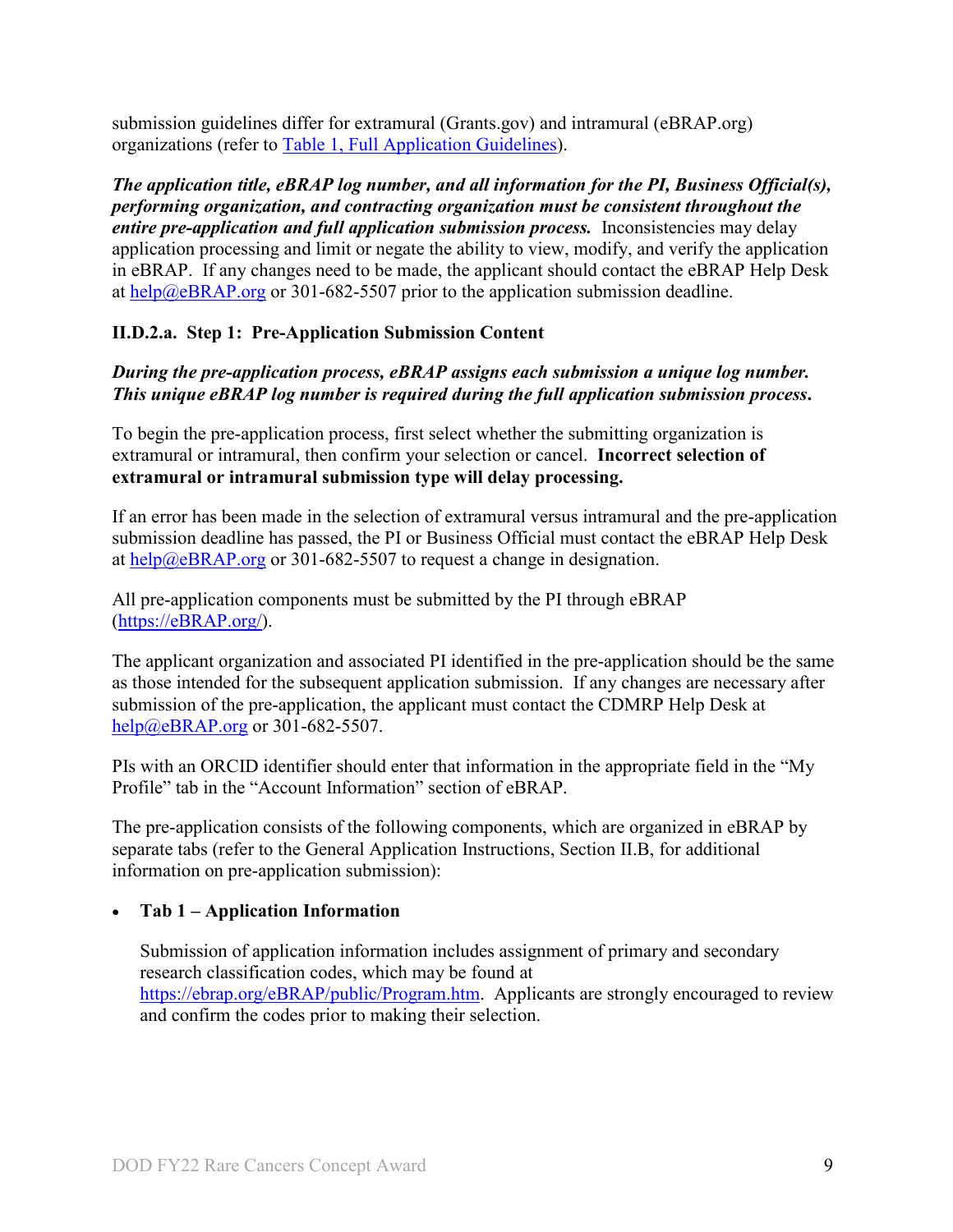#### • **Tab 2 – Application Contacts**

Enter contact information for the PI. Enter the organization's Business Official responsible for sponsored program administration (the "person to be contacted on matters involving this application" in Block 5 of the Grants.gov SF424 Research & Related Form). The Business Official must be either selected from the eBRAP list or invited in order for the preapplication to be submitted.

Select the performing organization (site at which the PI will perform the proposed work) and the contracting organization (organization submitting on behalf of the PI, which corresponds to Block 5 on the Grants.gov SF424 Research & Related Form), and click on "Add Organizations to this Pre-application." The organization(s) must be either selected from the eBRAP drop-down list or invited in order for the pre-application to be submitted.

It is recommended that applicants identify an Alternate Submitter in the event that assistance with pre-application submission is needed.

#### • **Tab 3 – Collaborators and Key Personnel**

Enter the name, organization, and role of all collaborators and key personnel associated with the application.

[FY22 RCRP Programmatic Panel members](https://cdmrp.army.mil/rcrp/panels/panels22) should not be involved in any pre-application or application. For questions related to panel members and pre-applications or applications, refer to [Section II.H.2.c, Withdrawal,](#page-27-0) or contact the CDMRP Help Desk at [help@eBRAP.org](mailto:help@eBRAP.org) or 301-682-5507.

#### • **Tab 4 – Conflicts of Interest**

List all individuals other than collaborators and key personnel who may have a conflict of interest in the review of the application (including those with whom the PI has a personal or professional relationship).

#### • **Tab 5 – Pre-Application Files**

**Letter of Intent (LOI) (one-page limit):** Provide a brief description of the research to be conducted. Include the Focus Area under which the application will be submitted. LOIs are used for program planning purposes only (e.g., reviewer recruitment) and will not be reviewed during either the peer or programmatic review sessions. An invitation to submit is *not* required.

#### • **Tab 6 – Submit Pre-Application**

This tab must be completed for the pre-application to be accepted and processed.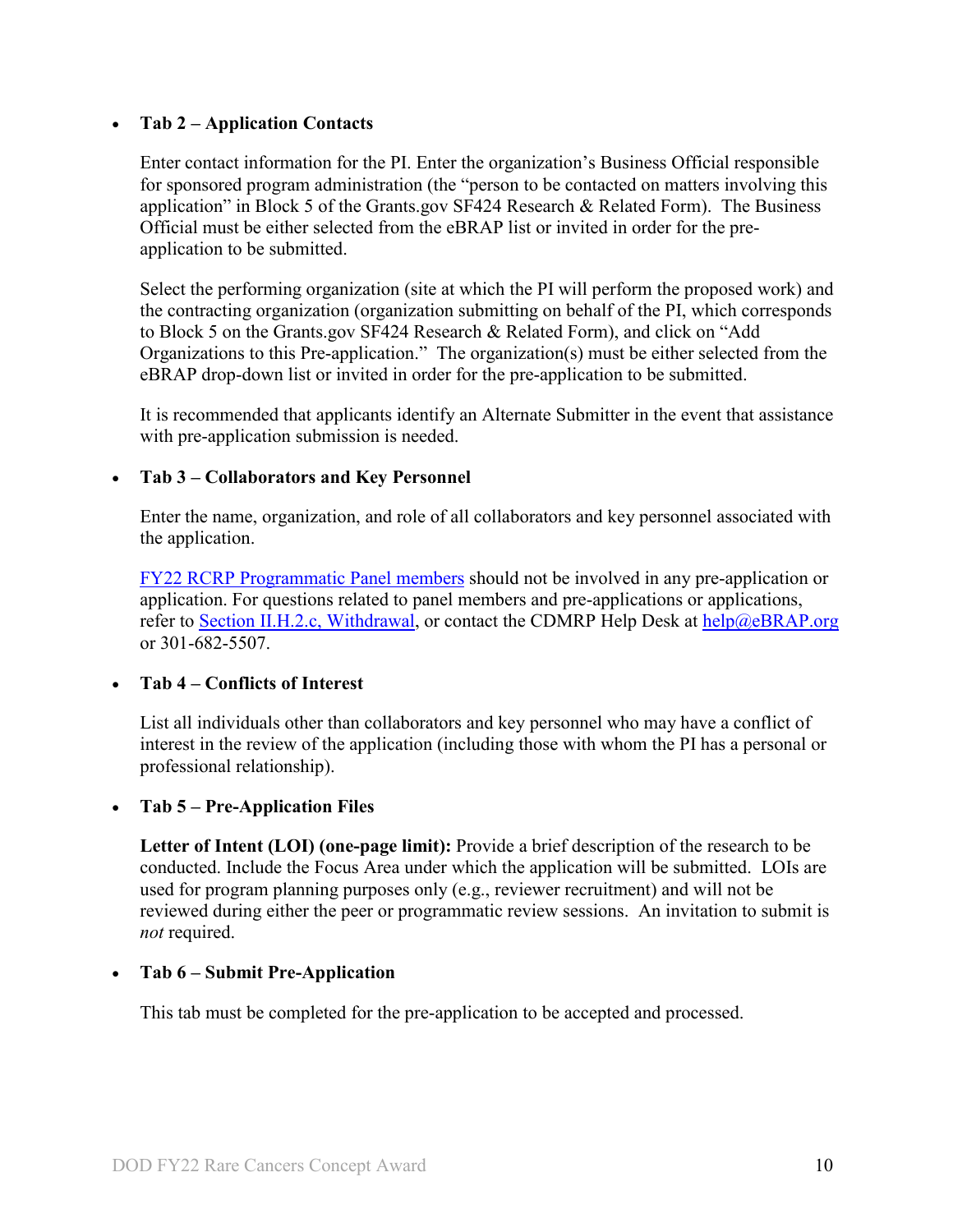#### **II.D.2.b. Step 2: Full Application Submission Content**

#### *The CDMRP cannot make allowances/exceptions to its policies for submission problems encountered by the applicant organization using system-to-system interfaces with Grants.gov.*

Each application submission must include the completed full application package for this program announcement. The full application package is submitted by the Authorized Organizational Representative through Grants.gov [\(https://grants.gov/\)](https://www.grants.gov/) for extramural organizations or through eBRAP [\(https://ebrap.org/\)](https://ebrap.org/) for intramural organizations. See Table 1 below for more specific guidelines.

#### <span id="page-10-0"></span>**II.D.2.b.i. Full Application Guidelines**

Extramural organizations must submit full applications through Grants.gov. Applicants must create a Grants.gov Workspace for submission, which allows the application components to be completed online and routed through the applicant organization for review prior to submission. Applicants may choose to download and save individual PDF forms rather than filling out webforms in Workspace. A compatible version of Adobe Reader **must** be used to view, complete, and submit an application package consisting of PDF forms. If more than one person is entering text into an application package, the *same version* of Adobe Reader software should be used by each person. Check the version number of the Adobe software on each user's computer to make sure the versions match. Using different versions of Adobe Reader may cause submission and/or save errors – even if each version is individually compatible with Grants.gov. Refer to the General Application Instructions, Section III, and the "Apply For Grants" page of Grants.gov [\(https://www.grants.gov/web/grants/applicants/apply-for-grants.html\)](https://www.grants.gov/web/grants/applicants/apply-for-grants.html) for further information about the Grants.gov Workspace submission process. Submissions of extramural applications through eBRAP may be withdrawn.

#### <span id="page-10-1"></span>*Do not password protect any files of the application package, including the Project Narrative.*

| <b>Extramural Submissions</b>                                                                                                                                                                                                                                                                                                      | <b>Intramural DOD Submissions</b>                                                                   |  |
|------------------------------------------------------------------------------------------------------------------------------------------------------------------------------------------------------------------------------------------------------------------------------------------------------------------------------------|-----------------------------------------------------------------------------------------------------|--|
| <b>Application Package Location</b>                                                                                                                                                                                                                                                                                                |                                                                                                     |  |
| Download application package components for<br>W81XWH-22-RCRP-CA from Grants.gov<br>(https://grants.gov) and create a Grants.gov<br>Workspace. Workspace allows online completion<br>of the application components and routing of the<br>application package through the applicant<br>organization for review prior to submission. | Download application package components for<br>W81XWH-22-RCRP-CA from eBRAP<br>(https://ebrap.org). |  |
| <b>Full Application Package Components</b>                                                                                                                                                                                                                                                                                         |                                                                                                     |  |
| <b>SF424 Research &amp; Related Application for</b><br>Federal Assistance Form: Refer to the General                                                                                                                                                                                                                               | Tab 1 – Summary: Provide a summary of the<br>application information.                               |  |

#### **Table 1. Full Application Submission Guidelines**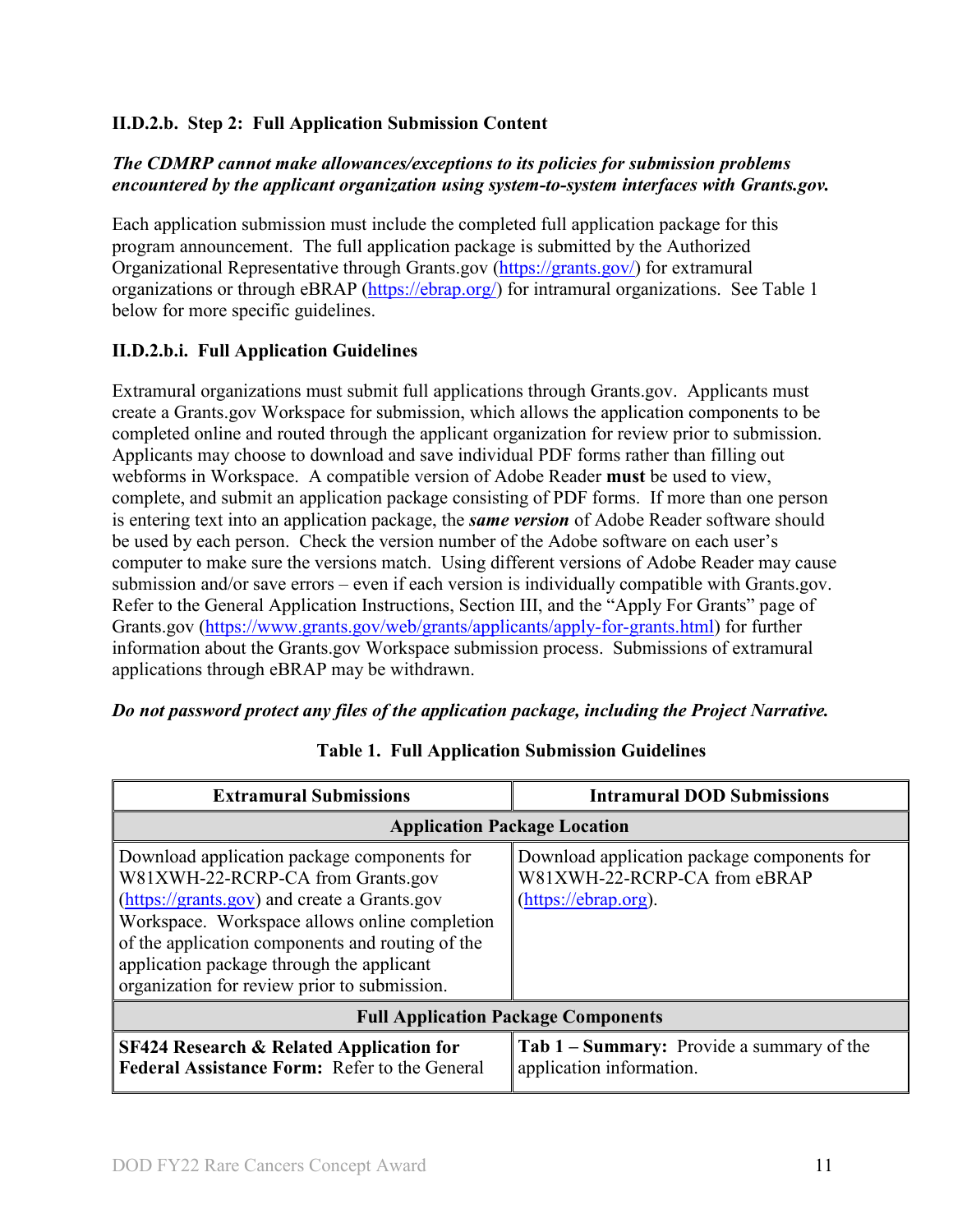| <b>Extramural Submissions</b>                                                                                                                                                                                                                                                                                                                                                                                                                                                                                                                                                                                                                                                                                                                                                                                                                                                                                                                                                                                                                                                         | <b>Intramural DOD Submissions</b>                                                                                                                                                                                                                                                                                                                                                                                                                                                                                                                                                          |  |
|---------------------------------------------------------------------------------------------------------------------------------------------------------------------------------------------------------------------------------------------------------------------------------------------------------------------------------------------------------------------------------------------------------------------------------------------------------------------------------------------------------------------------------------------------------------------------------------------------------------------------------------------------------------------------------------------------------------------------------------------------------------------------------------------------------------------------------------------------------------------------------------------------------------------------------------------------------------------------------------------------------------------------------------------------------------------------------------|--------------------------------------------------------------------------------------------------------------------------------------------------------------------------------------------------------------------------------------------------------------------------------------------------------------------------------------------------------------------------------------------------------------------------------------------------------------------------------------------------------------------------------------------------------------------------------------------|--|
| Application Instructions, Section III.A.1, for<br>detailed information.                                                                                                                                                                                                                                                                                                                                                                                                                                                                                                                                                                                                                                                                                                                                                                                                                                                                                                                                                                                                               | Tab 2 – Application Contacts: This tab will be<br>pre-populated by eBRAP; add Authorized<br>Organizational Representative.                                                                                                                                                                                                                                                                                                                                                                                                                                                                 |  |
| Descriptions of each required file can be found<br>under Full Application Submission Components:<br><b>Attachments</b><br>$\bullet$<br>Research & Related Personal Data<br>Research & Related Senior/Key Person<br>$\bullet$<br>Profile (Expanded)<br><b>Research &amp; Related Budget</b><br>$\bullet$<br><b>Project/Performance Site Location(s) Form</b><br>Research & Related Subaward Budget<br><b>Attachment(s) Form</b>                                                                                                                                                                                                                                                                                                                                                                                                                                                                                                                                                                                                                                                        | Tab 3 – Full Application Files: Upload files<br>under each Application Component in eBRAP.<br>Descriptions of each required file can be found<br>under Full Application Submission Components:<br><b>Attachments</b><br><b>Key Personnel</b><br><b>Budget</b><br><b>Performance Sites</b><br>Tab 4 – Application and Budget Data: Review<br>and edit proposed project start date, proposed end<br>date, and budget data pre-populated from the<br>Budget Form.                                                                                                                             |  |
| <b>Application Package Submission</b>                                                                                                                                                                                                                                                                                                                                                                                                                                                                                                                                                                                                                                                                                                                                                                                                                                                                                                                                                                                                                                                 |                                                                                                                                                                                                                                                                                                                                                                                                                                                                                                                                                                                            |  |
| <b>Create a Grants.gov Workspace.</b><br>Add participants (investigators and Business<br>Officials) to Workspace, complete all required<br>forms, and check for errors before submission.<br><b>Submit a Grants.gov Workspace Package.</b><br>An application may be submitted through<br>Workspace by clicking the "Sign and Submit"<br>button on the "Manage Workspace" page, under<br>the "Forms" tab. Grants.gov recommends<br>submission of the application package at least<br>24-48 hours prior to the close date to allow time<br>to correct any potential technical issues that may<br>disrupt the application submission.<br><b>Note:</b> If either the Project Narrative or the budget<br>fails eBRAP validation or needs to be modified, an<br>updated Grants.gov application package must be<br>submitted via Grants.gov as a "Changed/Corrected<br>Application" with the previous Grants.gov<br>Tracking ID <i>prior to</i> the application submission<br>deadline. Do not password protect any files of the<br>application package, including the Project<br>Narrative. | <b>Submit package components to eBRAP</b><br>(https://ebrap.org).<br>Tab 5 – Submit/Request Approval Full<br>Application: After all components are uploaded<br>and prior to the full application submission<br>deadline, enter your password in the space<br>provided next to "Enter Your Password Here" and<br>press the "Submit Full Application" button.<br>eBRAP will notify your Resource Manager/<br>Comptroller/Task Area Manager or equivalent<br>Business Official by email. Do not password<br>protect any files of the application package,<br>including the Project Narrative. |  |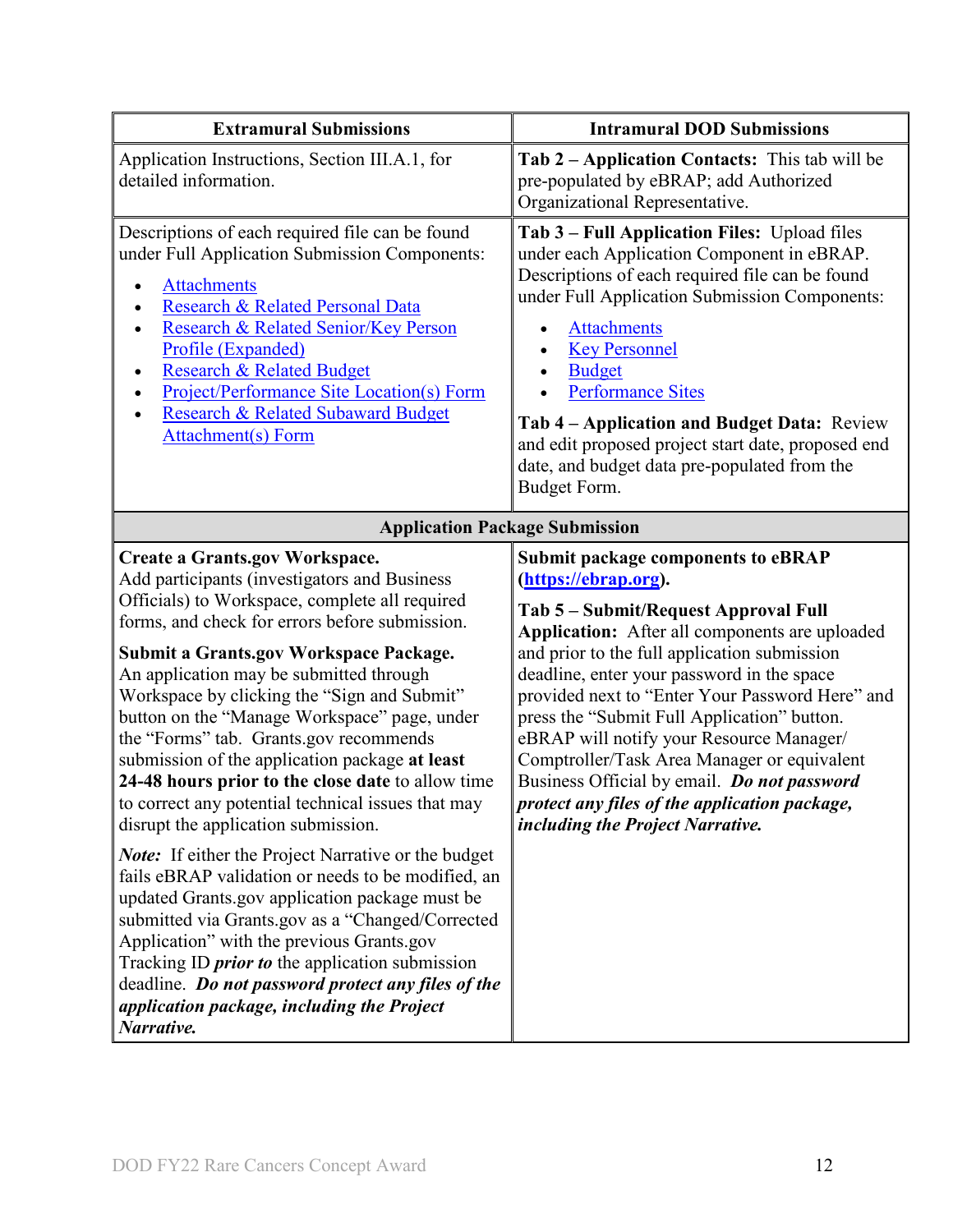| <b>Extramural Submissions</b>                                                                                                                                                                                                                                                                                                             | <b>Intramural DOD Submissions</b>                                                                                                                                                                                                                                                                                                                                                                                                                                                                                                                                                                                                                                                        |  |
|-------------------------------------------------------------------------------------------------------------------------------------------------------------------------------------------------------------------------------------------------------------------------------------------------------------------------------------------|------------------------------------------------------------------------------------------------------------------------------------------------------------------------------------------------------------------------------------------------------------------------------------------------------------------------------------------------------------------------------------------------------------------------------------------------------------------------------------------------------------------------------------------------------------------------------------------------------------------------------------------------------------------------------------------|--|
| <b>Application Verification Period</b>                                                                                                                                                                                                                                                                                                    |                                                                                                                                                                                                                                                                                                                                                                                                                                                                                                                                                                                                                                                                                          |  |
| The full application package submitted to<br>Grants.gov may be viewed and modified in eBRAP<br>until the end of the application verification period.<br>During the application verification period, the full<br>application package may be modified with the<br>exception of the Project Narrative and Research<br>& Related Budget Form. | After eBRAP has processed the full application,<br>the organizational Resource Manager/Comptroller/<br>Task Area Manager or equivalent Business<br>Official and PI will receive email notification of<br>this status and will be able to view and modify<br>application components in eBRAP. During the<br>application verification period, the full application<br>package may be modified with the exception of<br>the Project Narrative and Research & Related<br><b>Budget Form.</b> Your Resource Manager/<br>Comptroller/Task Area Manager or equivalent<br>Business Official should log into eBRAP to review<br>and to approve prior to the application verification<br>deadline. |  |
| <b>Further Information</b>                                                                                                                                                                                                                                                                                                                |                                                                                                                                                                                                                                                                                                                                                                                                                                                                                                                                                                                                                                                                                          |  |
| <b>Tracking a Grants.gov Workspace Package.</b><br>After successfully submitting a Workspace<br>package, a Grants.gov Tracking Number is<br>automatically assigned to the package. The<br>number will be listed on the "Confirmation" page<br>that is generated after submission.<br>Refer to the General Application Instructions,       | Refer to the General Application Instructions,<br>Section IV, for further information regarding<br>eBRAP requirements.                                                                                                                                                                                                                                                                                                                                                                                                                                                                                                                                                                   |  |
| Section III, for further information regarding<br>Grants.gov requirements.                                                                                                                                                                                                                                                                |                                                                                                                                                                                                                                                                                                                                                                                                                                                                                                                                                                                                                                                                                          |  |

*Reviewers will be blinded to the identity of the PI, collaborator(s), and their organization(s).* Due to the blinded nature of the review process, identifying or making references to the PI, collaborator(s), or their organization(s) in the Project Narrative, Supporting Documentations, Abstracts, Impact Statement, Intellectual Property form, Innovation Statement, Justification Statement and Statement of Work (SOW) is prohibited and will result in administrative rejection of the application. In addition, the use of "I," "we," "our," "this organization," or similar phrases that refer to the PI, collaborator(s), or their organization(s) through the references listed, or the use of formatting (e.g., bolding, underlining, names in headers/footers), inclusion of citations to unpublished manuscripts, inclusion of URLs (uniform resource locators, or web addresses), or in any other way highlighting the names of the PI, collaborator(s), or their organization(s), is prohibited and will result in administrative rejection of the application and preclude invitation to submit a full application.

The following forms **are required** but will not be forwarded for peer review or programmatic review: Research & Related Budget, Research & Related Subaward Budget Attachment(s) Form (if applicable), biographical sketch, previous/current/pending support, and Project/Performance Site Location(s) Form. These documents will be used for administrative purposes only.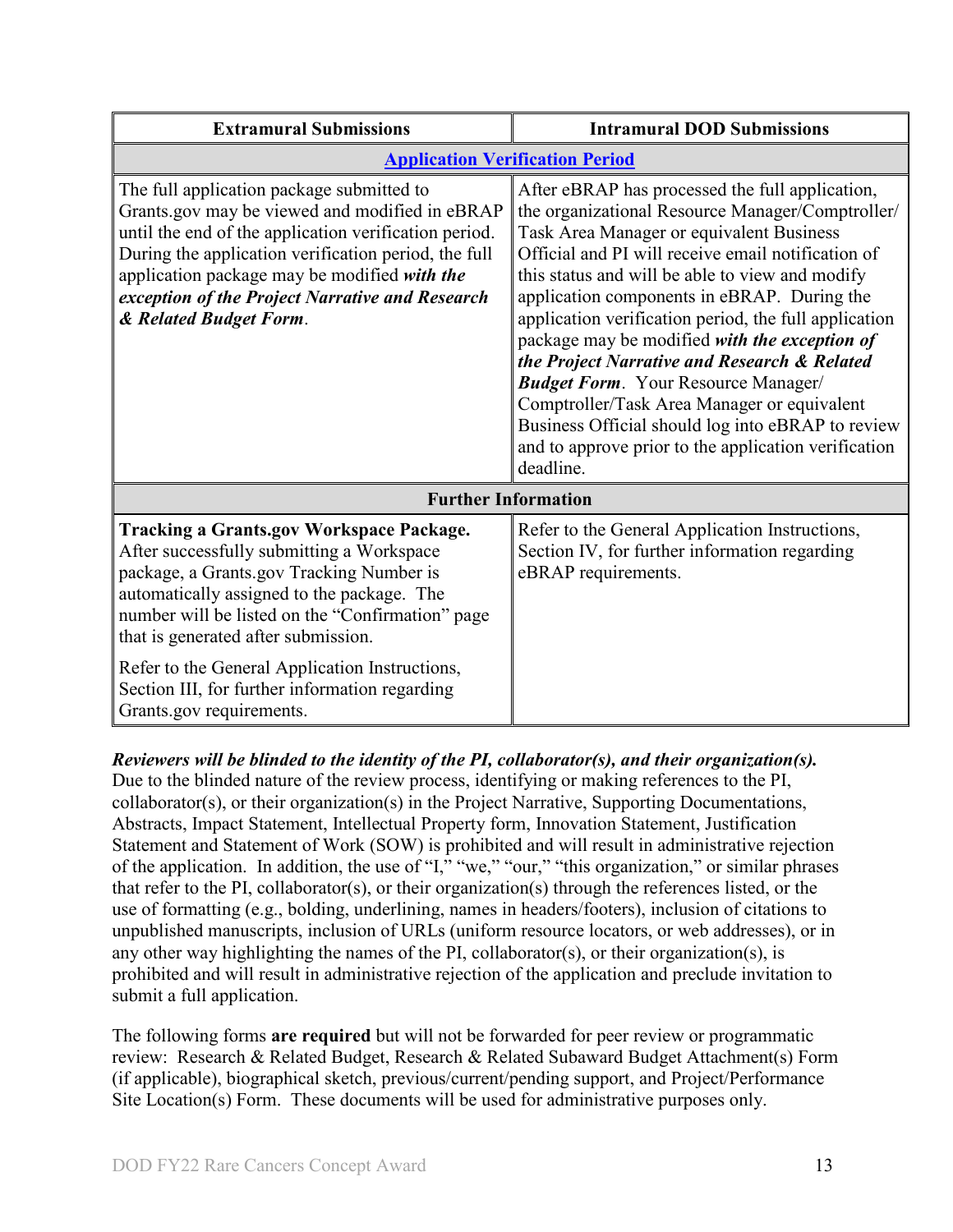The full application package must be submitted using the unique eBRAP log number to avoid delays in application processing.

#### <span id="page-13-0"></span>**II.D.2.b.ii. Full Application Submission Components**

#### • **Extramural Applications Only**

**SF424 Research & Related Application for Federal Assistance Form:** Refer to the General Application Instructions, Section III.A.1, for detailed information.

#### • **Extramural and Intramural Applications**

#### <span id="page-13-1"></span>**Attachments:**

*Each attachment to the full application components must be uploaded as an individual file in the format specified and in accordance with the formatting guidelines listed in the General Application Instructions, Appendix 4.* 

For all attachments, ensure that the file names are consistent with the guidance. Attachments will be rejected if the file names are longer than 50 characters or have incorrect file names that contain characters other than the following: A-Z, a-z, 0-9, underscore, hyphen, space, and period. In addition, there are file size limits that may apply in some circumstances. Individual attachments may not exceed 20 megabytes (MB), and the file size for the entire full application package may not exceed 200 MB.

#### ○ **Attachment 1: Project Narrative (two-page limit): Upload as**

**"ProjectNarrative.pdf".** The page limit of the Project Narrative applies to text and nontext elements (e.g., figures, tables, graphs, photographs, diagrams, chemical structures, drawings) used to describe the project. Inclusion of URLs (uniform resource locators) that provide additional information to expand the Project Narrative and could confer an unfair competitive advantage is prohibited and may result in administrative withdrawal of the application.

#### *Preliminary data are not required.*

Describe the proposed project in detail using the outline below.

- **Rationale:** Articulate clearly the sound scientific rationale that supports the proposed research.
- **Objectives:** State concisely the specific aims and/or study objectives.
- **Methods:** Describe the experimental design, methods, and analyses, including appropriate controls, if applicable. Address potential problem areas and present alternative methods and approaches. Details should include the specific name/genetic background of any/all model systems.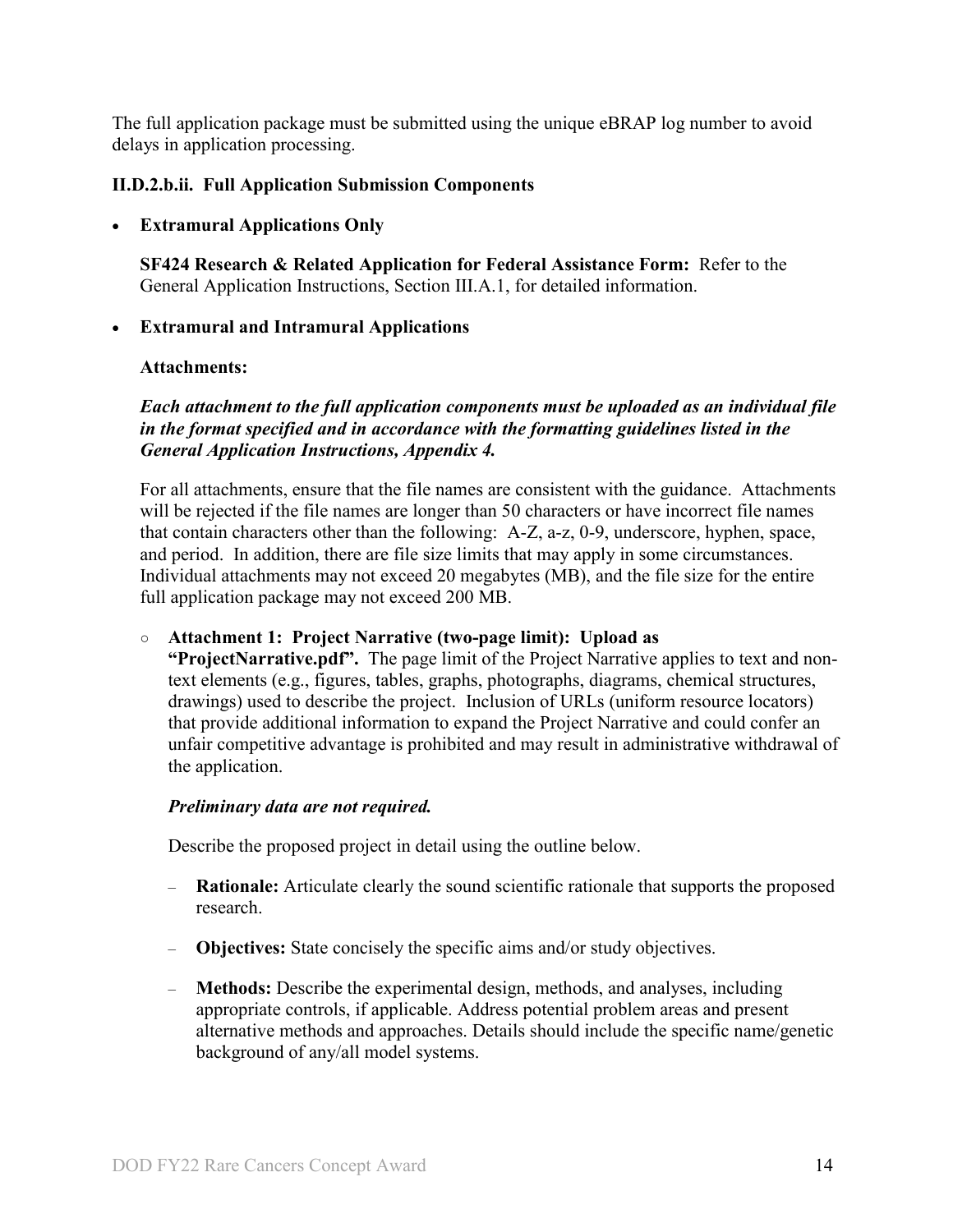– **Outcomes:** Articulate how the study has the potential to generate preliminary data or findings that can be used as a foundation for the future research projects.

*Due to the blinded nature of the review process, identifying or making references to the PI, collaborator(s), or their organization(s) in the Project Narrative is prohibited and will result in administrative rejection of the application.*

○ **Attachment 2: Supporting Documentation: Combine and upload as a single file named "Support.pdf".** Start each document on a new page. If documents are scanned to PDF, the lowest resolution (100 to 150 dpi) should be used. The Supporting Documentation attachment should not include additional information such as figures, tables, graphs, photographs, diagrams, chemical structures, or drawings. These items should be included in the Project Narrative.

*There are no page limits for any of these components unless otherwise noted. Include only those components described below; inclusion of items not requested or viewed as an extension of the Project Narrative will result in the removal of those items or may result in administrative withdrawal of the application.*

- **References Cited(five-citation limit):** List the references cited (including URLs, if available) in the Project Narrative using a standard reference format that includes the full citation (i.e., author[s], year published, title of reference, source of reference, volume, chapter, page numbers, and publisher, as appropriate). **Do not include URLs that identify the PI, collaborator(s), or the organization(s) of the PI or collaborator(s).**
- **List of Abbreviations, Acronyms, and Symbols:** Provide a list of abbreviations, acronyms, and symbols.
- **Intellectual Property:** Information can be found in 2 CFR 200.315, "Intangible Property." **Do not include URLs that identify the PI, collaborator(s), or organization(s) of the PI or collaborator(s).**
- **Data and Research Resources Sharing Plan:** Describe how data and resources generated during the performance of the project will be shared with the research community. Refer to the General Application Instructions, Appendix 2, Section K, for more information about the CDMRP expectations for making data and research resources publicly available. **Do not include URLs that identify the PI, collaborator(s), or organization(s) of the PI or collaborator(s).**
- **Attachment 3: Technical Abstract (one-page limit): Upload as "TechAbs.pdf".** The technical abstract is used by all reviewers. Abstracts of all funded research projects will be posted publicly. *Do not include proprietary or confidential information.* Use only characters available on a standard QWERTY keyboard. Spell out all Greek letters, other non-English letters, and symbols. Graphics are not allowed.
	- Not required at time of submission. Leave Attachment 3 space blank.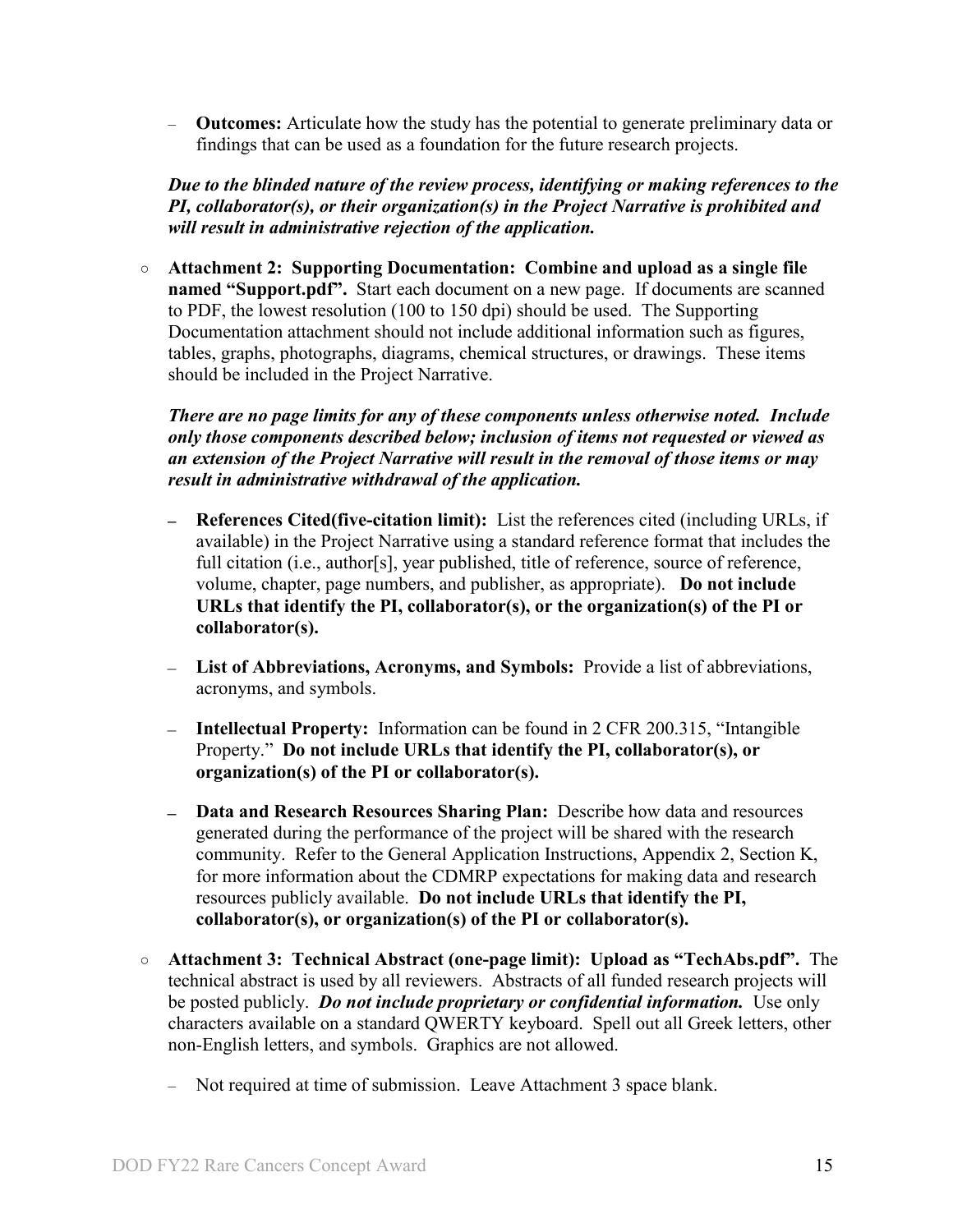- **Attachment 4: Lay Abstract (one-page limit): Upload as "LayAbs.pdf".** The lay abstract is used by all reviewers. Abstracts of all funded research projects will be posted publicly. *Do not include proprietary or confidential information*. *Do not duplicate the technical abstract.* Use only characters available on a standard QWERTY keyboard. Spell out all Greek letters, other non-English letters, and symbols. Graphics are not allowed.
	- Not required at time of submission. Leave Attachment 4 space blank.
- **Attachment 5: Statement of Work (three-page limit): Upload as "SOW.pdf".** The suggested SOW format and examples specific to different types of research projects are available on the eBRAP "Funding Opportunities & Forms" web page [\(https://ebrap.org/eBRAP/public/Program.htm\)](https://ebrap.org/eBRAP/public/Program.htm). Recommended strategies for assembling the SOW can be found at [https://ebrap.org/eBRAP/public/Program.htm.](https://ebrap.org/eBRAP/public/Program.htm)

For the Concept Award mechanism, refer to the "*Suggested SOW Strategy Generic Research*" document for guidance on preparing the SOW and use the blank SOW format titled "Suggested SOW Format". The SOW must be in PDF format prior to attaching.

*Due to the blinded nature of the review process, identifying or making references to the PI, collaborator(s), or their organization(s) in the SOW is prohibited and will result in administrative rejection of the application.*

- **Attachment 6: Impact Statement (one-page limit): Upload as "Impact.pdf".** State the [FY22 RCRP Focus Area\(s\)](#page-2-2) to be studied. Describe how the proposed research will make an original and important contribution toward advancing basic, translational, or clinical rare cancers research or on improving outcomes for people with rare cancers. Provide a brief statement describing the short- and/or long-term impact(s) of this research on the field of rare cancers. *Due to the blinded nature of the review process, identifying or making references to the PI, collaborator(s), or their organization(s) in the Impact Statement is prohibited and will result in administrative rejection of the application.*
- **Attachment 7: Innovation Statement (one-page limit): Upload as "Innovation.pdf".**  Describe how the proposed research is innovative in one or more of the following ways: concept or question, research methods or technologies, adaptations of existing methods or technologies, or other ways. Explain how exploring the concept may lead to new areas of research. Describe how the proposed research represents more than an incremental advance beyond ongoing research and published data and will move rare cancers research in a new direction. *Due to the blinded nature of the review process, identifying or making references to the PI, collaborator(s), or their organization(s) in the Innovation Statement is prohibited and will result in administrative rejection of the application.*
- **Attachment 8: Justification Statement (one-page limit): Upload as "Justification.pdf" (for programmatic review only).** Describe how the cancer or cancer subtype is defined as rare under the definition of the *[RCRP \(incidence rate 6 or](https://cdmrp.army.mil/rcrp/default)  [less persons per 100,000 per year\) \(Section II.A\)](https://cdmrp.army.mil/rcrp/default)*, including citations on incidence rates, mortality, and status of disease research. *Due to the blinded nature of the review*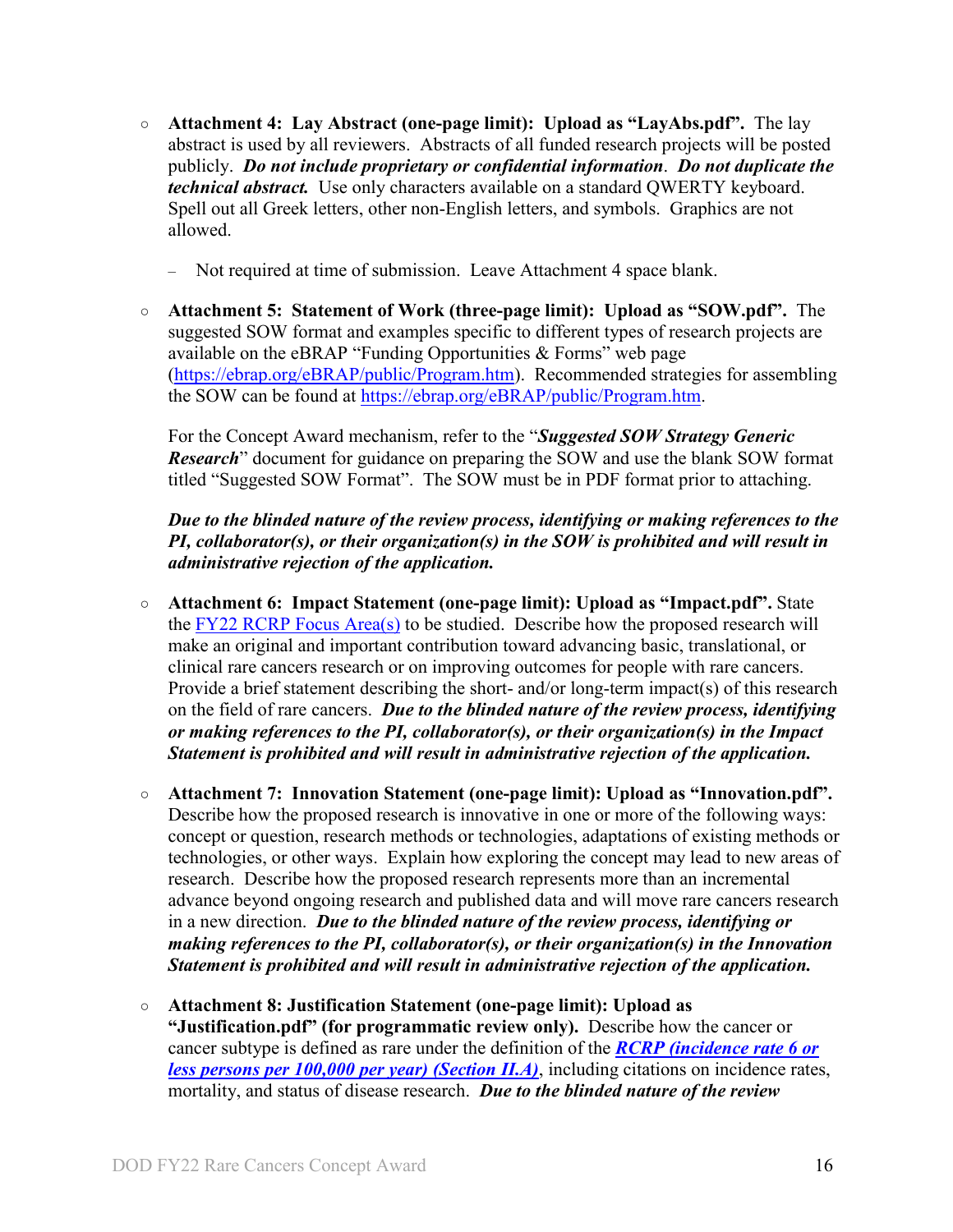*process, identifying or making references to the PI, collaborator(s), or their organization(s) in the Justification Statement is prohibited and will result in administrative rejection of the application.*

- **Attachment 9: Representations, if applicable (extramural submissions only): Upload as "RequiredReps.pdf".** All extramural applicants must complete and submit the Required Representations template available on eBRAP [\(https://ebrap.org/eBRAP/](https://ebrap.org/eBRAP/public/Program.htm) [public/Program.htm\)](https://ebrap.org/eBRAP/public/Program.htm). For more information, see the General Application Instructions, Appendix 5, Section B, Representations.
- <span id="page-16-2"></span>○ **Attachment 10: Suggested Collaborating DOD Military Facility Budget Format, if applicable: Upload as "MFBudget.pdf".** If a military facility (Military Health System facility, research laboratory, medical treatment facility, dental treatment facility, or a DOD activity embedded with a civilian medical center) will be a collaborator in performance of the project, complete a separate budget, using "Suggested Collaborating DOD Military Facility Budget Format", available for download on the eBRAP "Funding Opportunities & Forms" web page [https://ebrap.org/eBRAP/public/Program.htm\)](https://ebrap.org/eBRAP/public/Program.htm), including a budget justification, for each military facility as instructed. The costs per year should be included on the Grants.gov Research & Related Budget Form under subaward costs. Refer to the General Application Instructions, Section III.A.8, for detailed information.

#### • **Extramural and Intramural Applications**

To evaluate compliance with Title IX of the Education Amendments of 1972 (20 USC 1681[a] et seq.), the DOD is collecting certain demographic and career information to be able to assess the success rates of women who are proposed for key roles in applications in science, technology, engineering, and/or mathematics (STEM) disciplines. To enable this assessment, each application must include the following forms completed as indicated.

<span id="page-16-0"></span>**Research & Related Personal Data:** For extramural submissions (via Grants.gov), refer to the General Application Instructions, Section III.A.3, and for intramural submissions (via eBRAP), refer to the General Application Instructions, Section IV.A.2, for detailed information.

<span id="page-16-1"></span>**Research & Related Senior/Key Person Profile (Expanded):** For extramural submissions (via Grants.gov), refer to the General Application Instructions, Section III.A.4, and for intramural submissions (via eBRAP), refer to the General Application Instructions, Section IV.A.3, for detailed information.

- PI Biographical Sketch (five-page limit): Upload as "Biosketch\_LastName.pdf". The suggested biographical sketch format is available on the "Funding Opportunities  $\&$ Forms" web page [\(https://ebrap.org/eBRAP/public/Program.htm\)](https://ebrap.org/eBRAP/public/Program.htm) in eBRAP. The National Institutes of Health Biographical Sketch may also be used. All biographical sketches should be submitted in uneditable PDF format.
- PI Previous/Current/Pending Support (no page limit): Upload as "Support\_LastName.pdf".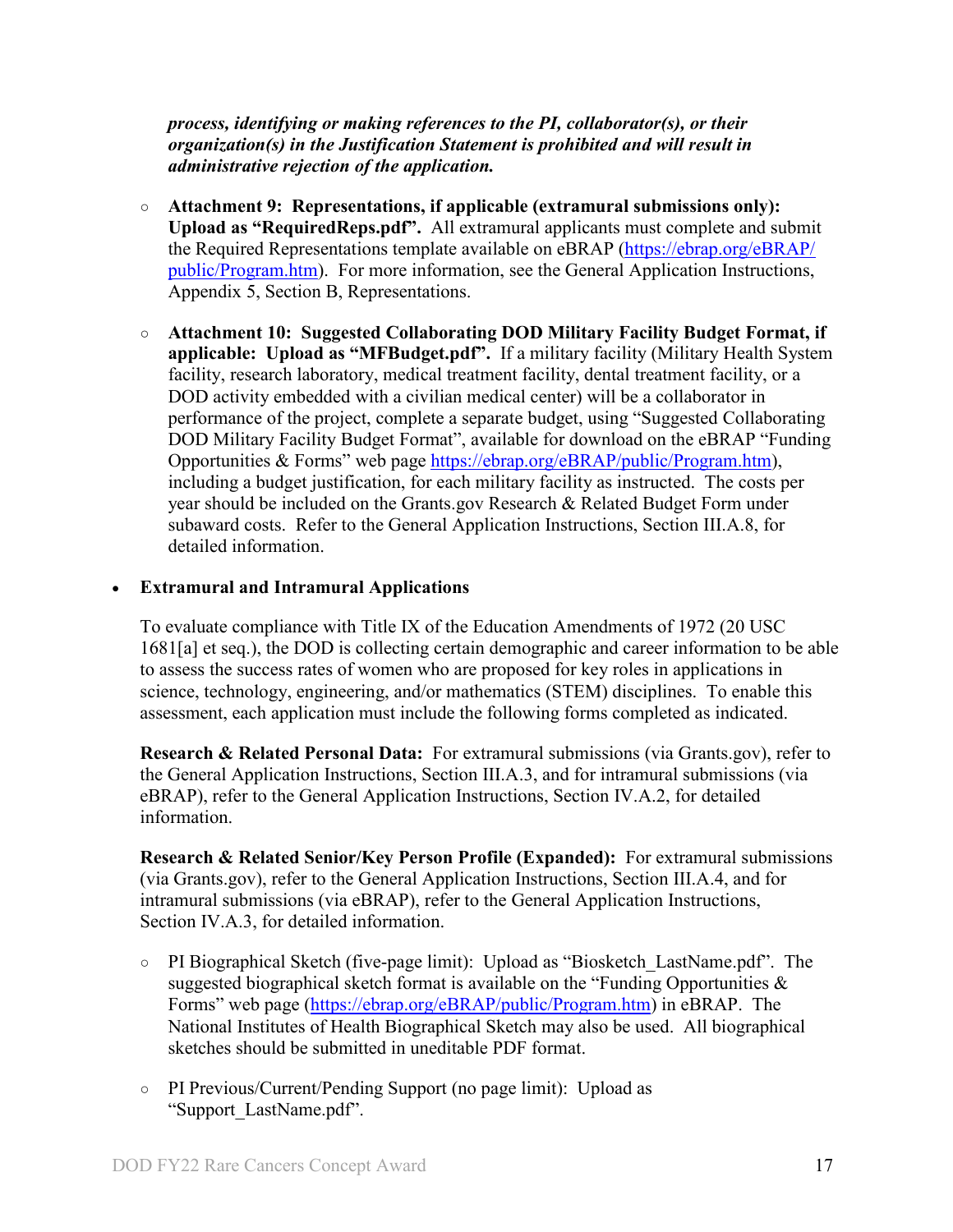- For extramural submissions, refer to the General Application Instructions, Section III.A.4, for detailed information.
- For intramural submissions, refer to the General Application Instructions, Section IV.A.3, for detailed information.
- Key Personnel Biographical Sketches (five-page limit each): Upload as "Biosketch\_LastName.pdf".
- Key Personnel Previous/Current/Pending Support (no page limit): Upload as "Support\_LastName.pdf".
	- For extramural submissions, refer to the General Application Instructions, Section III.A.4, for detailed information.
	- For intramural submissions, refer to the General Application Instructions, Section IV.A.3, for detailed information.

<span id="page-17-0"></span>**Research & Related Budget:** For extramural submissions (via Grants.gov), refer to the General Application Instructions, Section III.A.5, and for intramural submissions (via eBRAP), refer to the General Application Instructions, Section IV.A.4, for detailed information.

**Budget Justification (no page limit): Upload as "BudgetJustification.pdf".** The budget justification for the entire period of performance must be uploaded to the Research & Related Budget after completion of the budget for Period 1.

<span id="page-17-1"></span>**Project/Performance Site Location(s) Form:** For extramural submissions (via Grants.gov), refer to the General Application Instructions, Section III.A.6, and for intramural submissions (via eBRAP), refer to the General Application Instructions, Section IV.A.5, for detailed information.

• **Extramural Applications Only**

<span id="page-17-2"></span>**Research & Related Subaward Budget Attachment(s) Form (if applicable):** Refer to the General Application Instructions, Section III.A.7, for detailed information.

- **Extramural Subaward:** Complete the Research & Related Subaward Budget Form through Grants.gov. (Refer to the General Application Instructions, Section III.A.7, for detailed information.) Verify subaward budget(s) and budget justification forms are present in eBRAP during the application verification period. If these components are missing, upload them to eBRAP before the end of the application verification period.
- **Intramural DOD Collaborator(s):** Complete the "Suggested Collaborating DOD Military Facility Budget Format" and upload to Grants.gov attachment form as [Attachment 10.](#page-16-2) (Refer to the General Application Instructions, Section IV.A.4, for detailed information.) Each Intramural DOD Collaborator should include costs per year on the Grants.gov Research & Related Budget Form under subaward costs.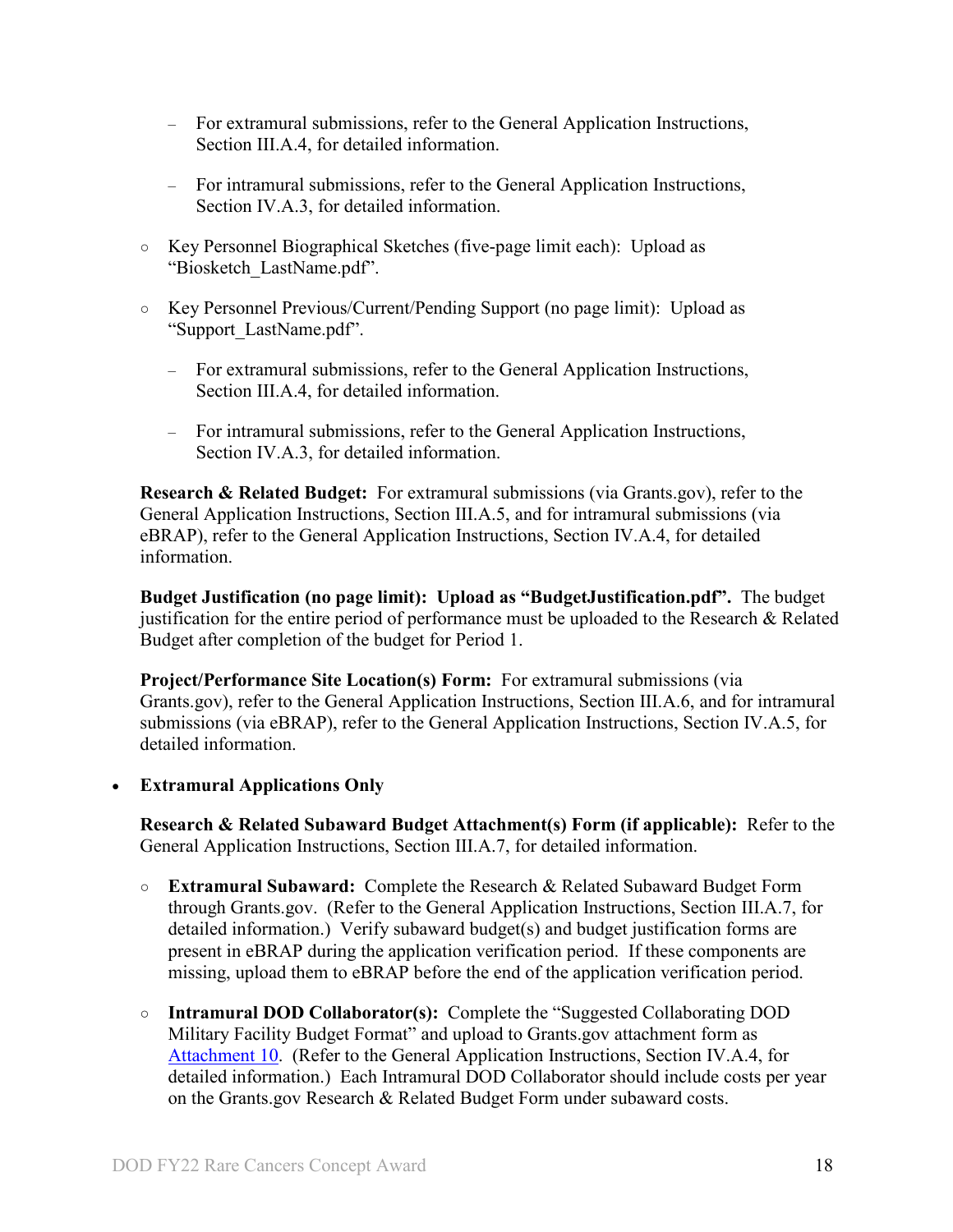#### <span id="page-18-0"></span>**II.D.3. Unique Entity Identifier (UEI) and System for Award Management (SAM)**

The applicant organization must be registered as an entity in SAM [\(https://www.sam.gov/SAM/\)](https://www.sam.gov/SAM/) and receive confirmation of an "Active" status before submitting an application through Grants.gov. As published in the Federal Register, July 10, 2019, [\(https://www.federalregister.gov/documents/2019/07/10/2019-14665/unique-entity-id-standard](https://www.federalregister.gov/documents/2019/07/10/2019-14665/unique-entity-id-standard-for-awards-management)[for-awards-management\)](https://www.federalregister.gov/documents/2019/07/10/2019-14665/unique-entity-id-standard-for-awards-management), the UEI for awards management generated through SAM will be used instead of the Data Universal Numbering System (DUNS) number as of April 2022. *All federal awards including, but not limited to, contracts, grants, and cooperative agreements will use the UEI.* USAMRDC will transition to use of the UEI beginning with FY22 announcements and utilize the latest SF424, which includes the UEI. The DUNS will no longer be accepted. Applicant organizations will not go to a third-party website to obtain an identifier. During the transition, your SAM registration will automatically be assigned a new UEI displayed in SAM. (For more information, visit the General Services Administration: [https://www.gsa.gov/about](https://www.gsa.gov/about-us/organization/federal-acquisition-service/office-of-systems-management/integrated-award-environment-iae/iae-information-kit/unique-entity-identifier-update)[us/organization/federal-acquisition-service/office-of-systems-management/integrated-award](https://www.gsa.gov/about-us/organization/federal-acquisition-service/office-of-systems-management/integrated-award-environment-iae/iae-information-kit/unique-entity-identifier-update)[environment-iae/iae-information-kit/unique-entity-identifier-update.](https://www.gsa.gov/about-us/organization/federal-acquisition-service/office-of-systems-management/integrated-award-environment-iae/iae-information-kit/unique-entity-identifier-update)) Current SAM.gov registrants are assigned their UEI and can view it within SAM.gov. *Authorized Organizational Representatives with existing eBRAP accounts should update their organizational profile to include the UEI prior to submission of the full application to Grant.gov (see Section II.D.4, Submission Dates and Times below).* Refer to the General Application Instructions, Section III, for further information regarding Grants.gov requirements.

### <span id="page-18-1"></span>**II.D.4. Submission Dates and Times**

All submission dates and times are indicated in [Section I, Overview of the Funding Opportunity.](#page-0-1) Pre-application and application submissions are required. The pre-application and application submission process should be started early to avoid missing deadlines. There are no grace periods. Failure to meet either of these deadlines will result in submission rejection.

#### <span id="page-18-2"></span>**Applicant Verification of Full Application Submission in eBRAP**

*For Both Extramural and Intramural Applicants:* eBRAP allows an organization's representatives and PIs to view and modify the full application submissions associated with them. Following retrieval and processing of the full application, eBRAP will notify the organizational representatives and PI by email to log into eBRAP to review, modify, and verify the full application submission. eBRAP will validate full application files against the specific program announcement requirements, and discrepancies will be noted in an email to the PI and in the "Full Application Files" tab in eBRAP. eBRAP does not confirm the accuracy of file content. Application viewing, modification, and verification in eBRAP are strongly recommended, but not required. It is the applicant's responsibility to review all application components and ensure proper ordering as specified in the program announcement. *If either the Project Narrative or the budget fails eBRAP validation or needs to be modified, an updated full application package must be submitted prior to the application submission deadline. The Project Narrative and Research & Related Budget Form cannot be changed after the application submission deadline.* Other application components may be changed until the end of the [application verification period.](#page-0-0) Verify that subaward budget(s) and budget justification forms are present in eBRAP during the application verification period. If these components are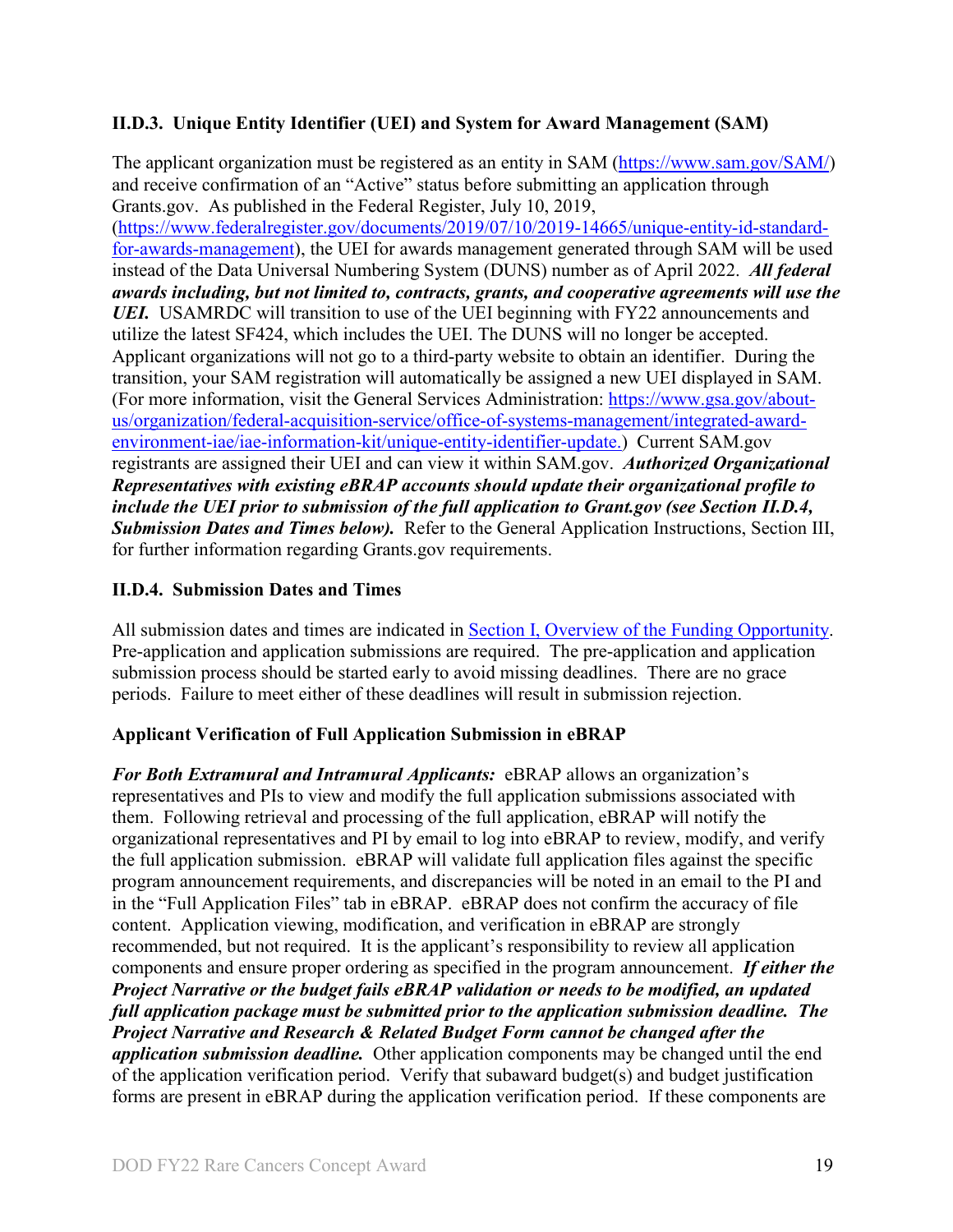missing, upload them to eBRAP before the end of the application verification period. After the end of the application verification period, the full application cannot be modified.

*Extramural Submission:* The full application package submitted to Grants.gov may be viewed and modified in eBRAP until the end of the application verification period. During the application verification period, the full application package, *with the exception of the Project Narrative and Budget Form,* may be modified.

*Intramural DOD Submission:* After eBRAP has processed the full application, the organizational Resource Manager/Comptroller/Task Area Manager or equivalent Business Official and PI) will receive email notification of the status and will be able to view and modify application components in eBRAP. During the application verification period, the full application package, *with the exception of the Project Narrative and Budget Form*, may be modified. The Resource Manager/Comptroller/Task Area Manager or equivalent Business Official should log into eBRAP to review and to approve the application package prior to the application verification deadline.

*For All Submissions:* Verify that subaward budget(s) with budget justification are present in eBRAP during the application verification period. If these components are missing, upload them to eBRAP before the end of the application verification period.

#### <span id="page-19-0"></span>**II.D.5. Funding Restrictions**

The maximum period of performance is **1** year

The anticipated direct costs budgeted for the entire period of performance will not exceed **\$100,000.** If indirect cost rates have been negotiated, indirect costs are to be budgeted in accordance with the organization's negotiated rate. No budget will be approved by the government exceeding **\$100,000** direct costs or using an indirect cost rate exceeding the organization's negotiated rate.

All direct and indirect costs of any subaward or contract must be included in the total direct costs of the primary award.

The applicant may request the entire maximum funding amount for a project that may have a period of performance less than the maximum **1** year.

For this award mechanism, direct costs must be requested for (not all-inclusive):

• Costs for one investigator to travel to one scientific/technical meeting per year. The intent of travel costs to scientific/technical meeting(s) is to present project information or disseminate project results from the FY22 RCRP Concept Award.

Must not be requested for:

• Clinical trial costs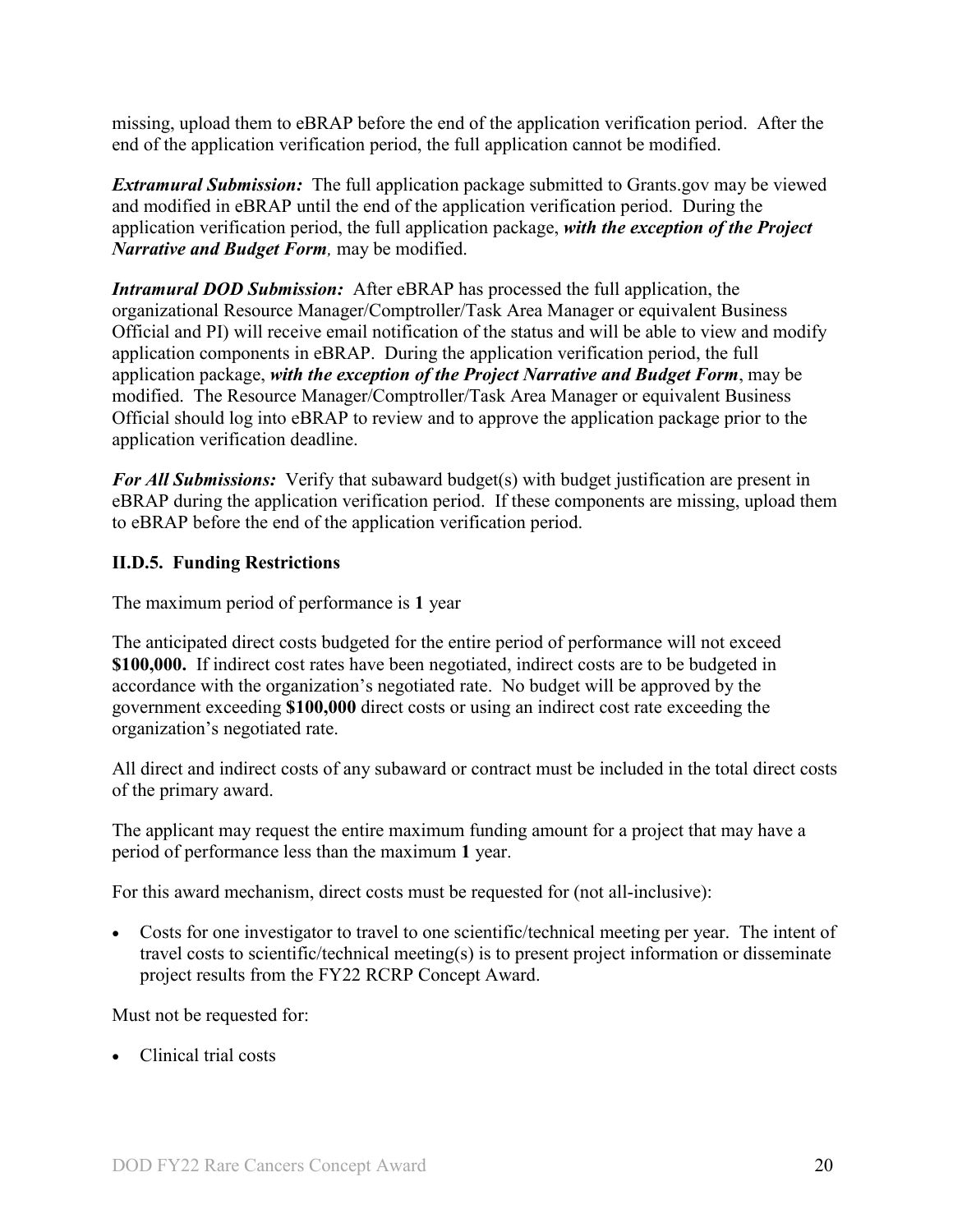For extramural awards with an intragovernmental component, direct transfer of funds from an extramural award recipient to a DOD or other federal agency is not allowed except under very limited circumstances. Funding to intramural DOD and other federal agencies will be managed through a direct funds transfer. Intramural applicants are responsible for coordinating through their agency's procedures the use of contractual or assistance funding awards or other appropriate agreements to support extramural collaborators.

Refer to the General Application Instructions, Section III.A.5, for budget regulations and instructions for the Research & Related Budget. *For federal agencies or organizations collaborating with federal agencies, budget restrictions apply as are noted in the General Application Instructions, Section III.A.5***.**

#### <span id="page-20-0"></span>**II.D.6. Other Submission Requirements**

Refer to the General Application Instructions, Appendix 4, for detailed formatting guidelines.

### <span id="page-20-1"></span>**II.E. Application Review Information**

#### <span id="page-20-2"></span>**II.E.1. Criteria**

#### **II.E.1.a. Peer Review**

To determine technical merit, all applications will be evaluated according to the following **criteria**, which will contribute to the overall evaluation of the application:

#### • **Innovation**

- In the realm of rare cancer research field, to what extent the proposed research is innovative in one or more of the following ways: concept or question, research methods or technologies, adaptations of existing methods or technologies from other fields/cancer research to rare cancer research, or other ways.
- To what extent exploring the concept may lead to new areas of rare cancer research.
- How well the proposed research represents more than an incremental advance beyond ongoing research or published data and will move rare cancers research in a new direction.

#### • **Research Strategy**

- To what degree the proposed research is supported by a sound scientific rationale.
- To what degree the experimental design and methodology are appropriate to address the stated specific aims and/or objectives.
- Whether potential problem areas are addressed and alternative methods and approaches are presented.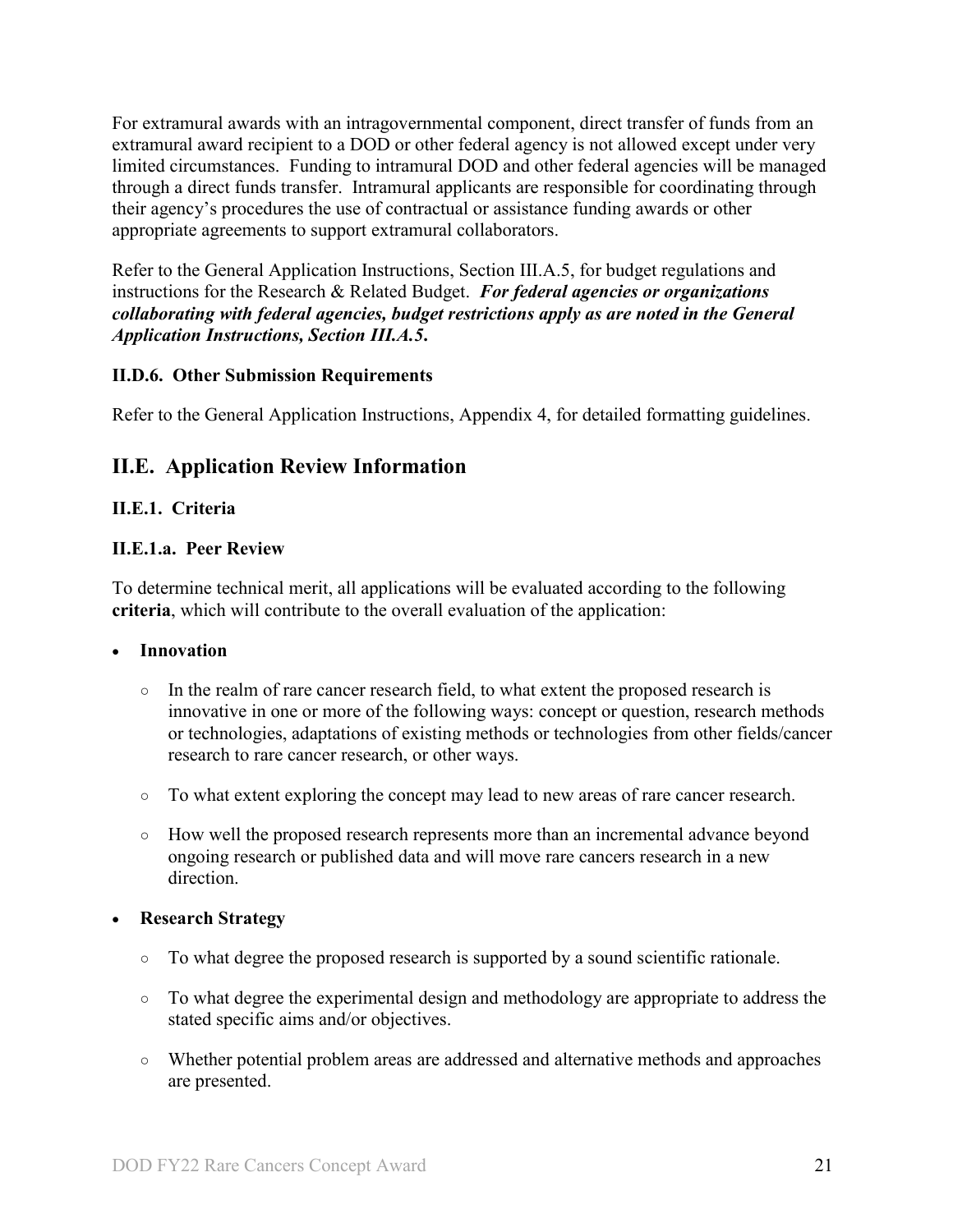- To what extent the research has the potential to generate preliminary data or findings that can be used as a foundation for the future research projects.
- If human subjects or human biological samples will be used, how well the plan for the recruitment of subjects or the acquisition of samples is justified and appropriate to accomplish the proposed work.
- $\circ$  If clinical research is proposed, whether the strategy for the inclusion of women and minorities and distribution of proposed enrollment are appropriate for the proposed research.

#### • **Impact**

- How well the proposed research addresses at least one of the FY22 RCRP Focus Areas in [Section II.A.1.](#page-2-2)
- To what extent the proposed research will, in the short or long term, lead to an original and important contribution toward advancing basic, translational, or clinical rare cancers research or on improving outcomes for people with rare cancers.

#### • **Application Presentation**

○ To what extent the writing, clarity, and presentation of the application components influence the review.

#### <span id="page-21-1"></span>**II.E.1.b. Programmatic Review**

To make funding recommendations and select the application(s) that, individually or collectively, will best achieve the program objectives, the following criteria are used by programmatic reviewers:

- Ratings and evaluations of the peer reviewers
	- Relevance to the mission of the Defense Health Program and FY22 RCRP, as evidenced by the following:
	- Adherence to the intent of the award mechanism
	- Program portfolio composition
	- Relative impact and innovation
	- Relevance of the study to the FY22 RCRP definition of rare cancers, as described in [Section II.A](#page-2-1)

#### <span id="page-21-0"></span>**II.E.2. Application Review and Selection Process**

All applications are evaluated by scientists, clinicians, and consumers in a two-tier review process. The first tier is **peer review**, the evaluation of applications against established criteria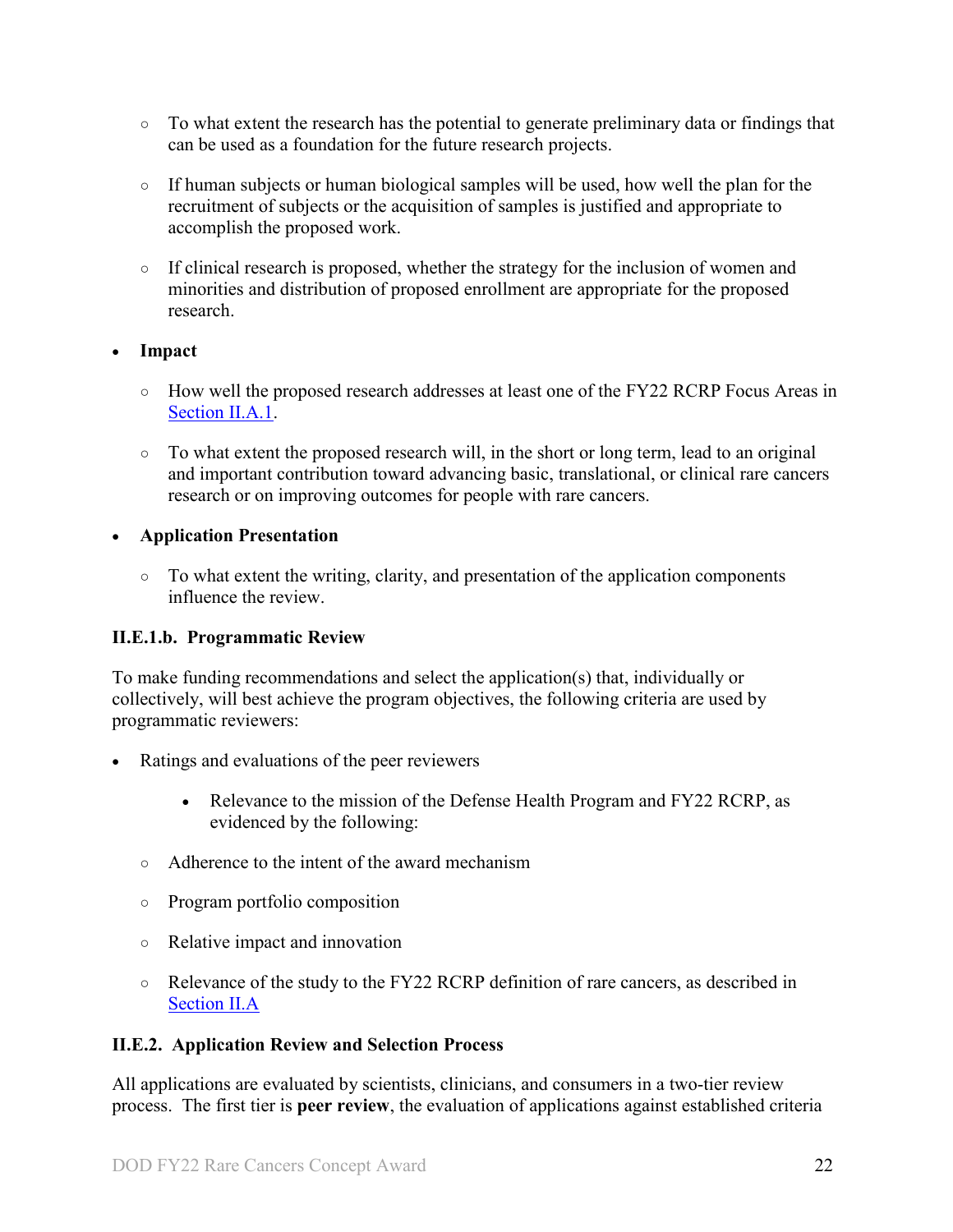to determine technical merit, where each application is assessed for its own merit, independent of other applications. The second tier is **programmatic review**, a comparison-based process in which applications with high scientific and technical merit are further evaluated for programmatic relevance. Final recommendations for funding are made to the Commanding General, USAMRDC. *The highest-scoring applications from the first tier of review are not automatically recommended for funding. Funding recommendations depend on various factors as described in Section [II.E.1.b, Programmatic Review.](#page-21-1)* Additional information about the two-tier process used by the CDMRP can be found at

[https://cdmrp.army.mil/about/2tierRevProcess.](http://cdmrp.army.mil/about/2tierRevProcess) An information paper describing the funding recommendations and review process for the award mechanisms for the RCRP will be provided to the PI and posted on the CDMRP website. For this program announcement, reviewers at both tiers of review will be blinded to the identity of the PI, collaborator(s), and their organization(s).

All CDMRP review processes are conducted confidentially to maintain the integrity of the meritbased selection process. Panel members sign a statement declaring that application and evaluation information will not be disclosed outside the panel. Violations of confidentiality can result in the dissolving of a panel(s) and other corrective actions. In addition, personnel at the applicant or collaborating organizations are prohibited from contacting persons involved in the review and approval process to gain protected evaluation information or to influence the evaluation process. Violations of these prohibitions will result in the administrative withdrawal of the organization's application. Violations by panel members or applicants that compromise the confidentiality of the review and approval process may also result in suspension or debarment from federal awards. Furthermore, the unauthorized disclosure of confidential information of one party to another third party is a crime in accordance with 18 USC 1905.

#### <span id="page-22-0"></span>**II.E.3. Integrity and Performance Information**

Prior to making an assistance agreement award where the federal share is expected to exceed the simplified acquisition threshold, as defined in 2 CFR 200.1, over the period of performance, the federal awarding agency is required to review and consider any information about the applicant that is available in the Federal Awardee Performance and Integrity Information System (FAPIIS).

An applicant organization may review FAPIIS, accessible through SAM, and submit comments to FAPIIS on any information about the organization that a federal awarding agency previously entered and is currently available in FAPIIS.

The federal awarding agency will consider any comments by the applicant, in addition to other information in the designated integrity and performance system, in making a judgment about the applicant's integrity, business ethics, and record of performance under federal awards when determining a recipient's qualification prior to award, according to the qualification standards of the Department of Defense Grant and Agreement Regulations (DoDGARs), Section 22.415.

#### <span id="page-22-1"></span>**II.E.4. Anticipated Announcement and Federal Award Dates**

All application review dates and times are indicated in [Section I, Overview of the Funding](#page-0-1)  [Opportunity.](#page-0-1)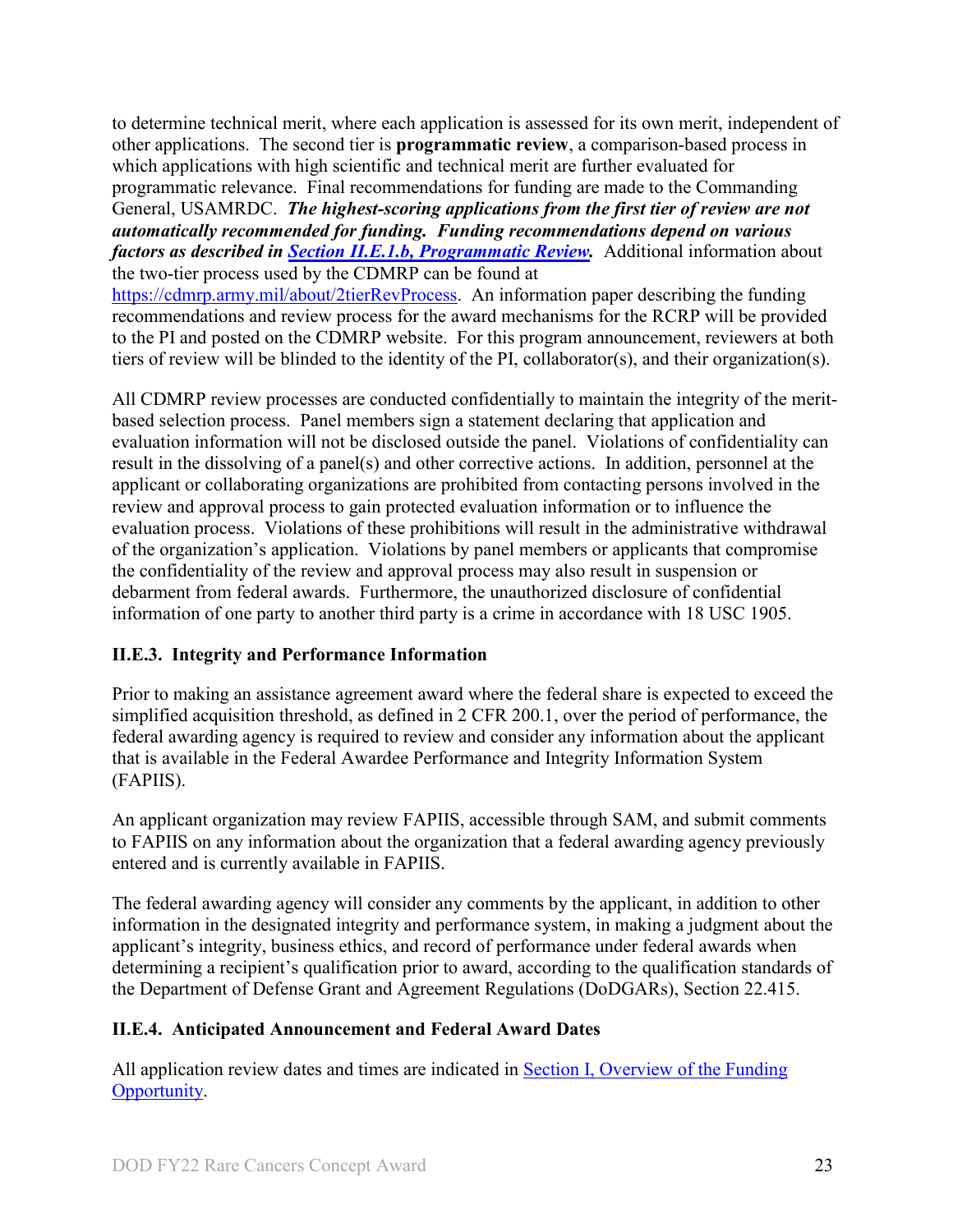Each PI and organization will receive email notification of posting of the funding recommendation in eBRAP. Each PI will receive a peer review summary statement on the strengths and weaknesses of the application.

## <span id="page-23-0"></span>**II.F. Federal Award Administration Information**

### <span id="page-23-1"></span>**II.F.1. Federal Award Notices**

Awards supported with FY22 funds are anticipated to be made no later than September 30, 2023. Refer to the General Application Instructions, Appendix 2, for additional award administration information.

After email notification of application review results through eBRAP, and if selected for funding, a representative from the USAMRAA will contact the Business Official authorized to negotiate on behalf of the PI's organization.

**Pre-Award Costs:** An institution of higher education, hospital, or non-profit organization may, at its own risk and without the government's prior approval, incur obligations and expenditures to cover costs up to 90 days before the beginning date of the initial budget period of a new award. Refer to the General Application Instructions, Section III.A.5.

*Only an appointed USAMRAA Grants Officer may obligate the government to the expenditure of funds.* No commitment on the part of the government should be inferred from discussions with any other individual. **The award document signed by the Grants Officer is the official authorizing document.**

**Federal Government Organizations:**Funding made to federal government organizations (to include intramural DOD organizations) will be executed through the Military Interdepartmental Purchase Request (MIPR) or Funding Authorization Document (FAD) process. Transfer of funds is contingent upon appropriate safety and administrative approvals. Intramural applicants and collaborators are reminded to coordinate receipt and commitment of funds through their respective Resource Manager/Task Area Manager/Comptroller or equivalent Business Official.

### **II.F.1.a. PI Changes and Award Transfers**

Unless otherwise restricted, changes in PI or organization will be allowed at the discretion of the USAMRAA Grants Officer, provided the intent of the award mechanism is met.

An organizational transfer of an award will not be allowed in the last year of the (original) period of performance or any extension thereof.

Refer to the General Application Instructions, Appendix 2, Section B, for general information on organization or PI changes.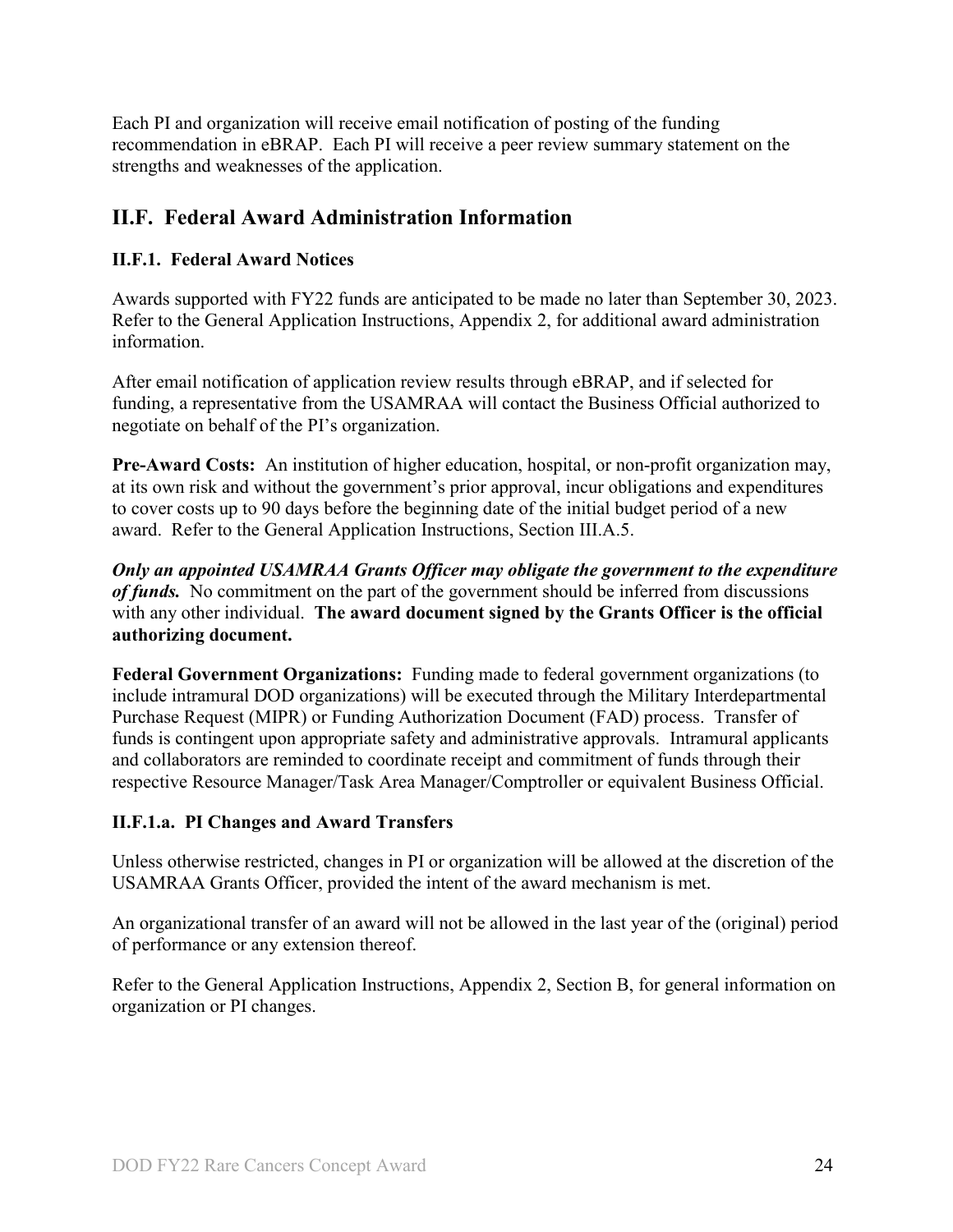#### <span id="page-24-0"></span>**II.F.2. Administrative and National Policy Requirements**

Applicable requirements in the DoDGARs found in 32 CFR, Chapter I, Subchapter C, and 2 CFR, Chapter XI, apply to grants and cooperative agreements resulting from this program announcement.

Refer to the General Application Instructions, Appendix 2, for general information regarding administrative requirements.

Refer to the General Application Instructions, Appendix 5, for general information regarding national policy requirements.

Refer to full text of the latest DoD [R&D General Terms and Conditions;](https://www.onr.navy.mil/work-with-us/manage-your-award/manage-grant-award/grants-terms-conditions) the [USAMRAA](https://www.usamraa.army.mil/Pages/Resources.aspx)  [General Research Terms and Conditions with Institutions of Higher Education, Hospitals, and](https://www.usamraa.army.mil/Pages/Resources.aspx)  [Non-Profit Organizations: Addendum to the DoD](https://www.usamraa.army.mil/Pages/Resources.aspx) R&D General Terms and Conditions; and the [USAMRAA General Research Terms and Conditions with For-Profit Organizations,](https://www.usamraa.army.mil/Pages/Resources.aspx) for further information.

*New Requirement:* Certification Regarding Disclosure of Funding Sources. The proposing entity must comply with Section 223(a) of the William M. (Mac) Thornberry National Defense Authorization Act for Fiscal Year 2021, which requires that the PI, Partnering PIs (if applicable), and all key personnel:

- Certify that the current and pending support provided on the application is current, accurate, and complete;
- Agree to update such disclosure at the request of the agency prior to the award of support and at any subsequent time the agency determines appropriate during the term of the award; and
- Have been made aware of the requirements under Section  $223(a)(1)$  of this Act.

False, fictitious, or fraudulent statements or claims may result in criminal, civil, or administrative penalties (18 USC 1001).

#### <span id="page-24-1"></span>**II.F.3. Reporting**

Refer to the General Application Instructions, Appendix 2, Section A, for general information on reporting requirements. *If there are technical reporting requirement delinquencies for any existing USAMRAA-sponsored awards at the applicant organization, no new awards will be issued to the applicant organization until all delinquent reports have been submitted.*

Annual progress reports as well as a final progress report will be required.

The Award Terms and Conditions will specify if more frequent reporting is required.

Award Expiration Transition Plan: An Award Expiration Transition Plan must be submitted with the final progress report. Use the one-page template "Award Expiration Transition Plan," available on the eBRAP "Funding Opportunities  $\&$  Forms" web page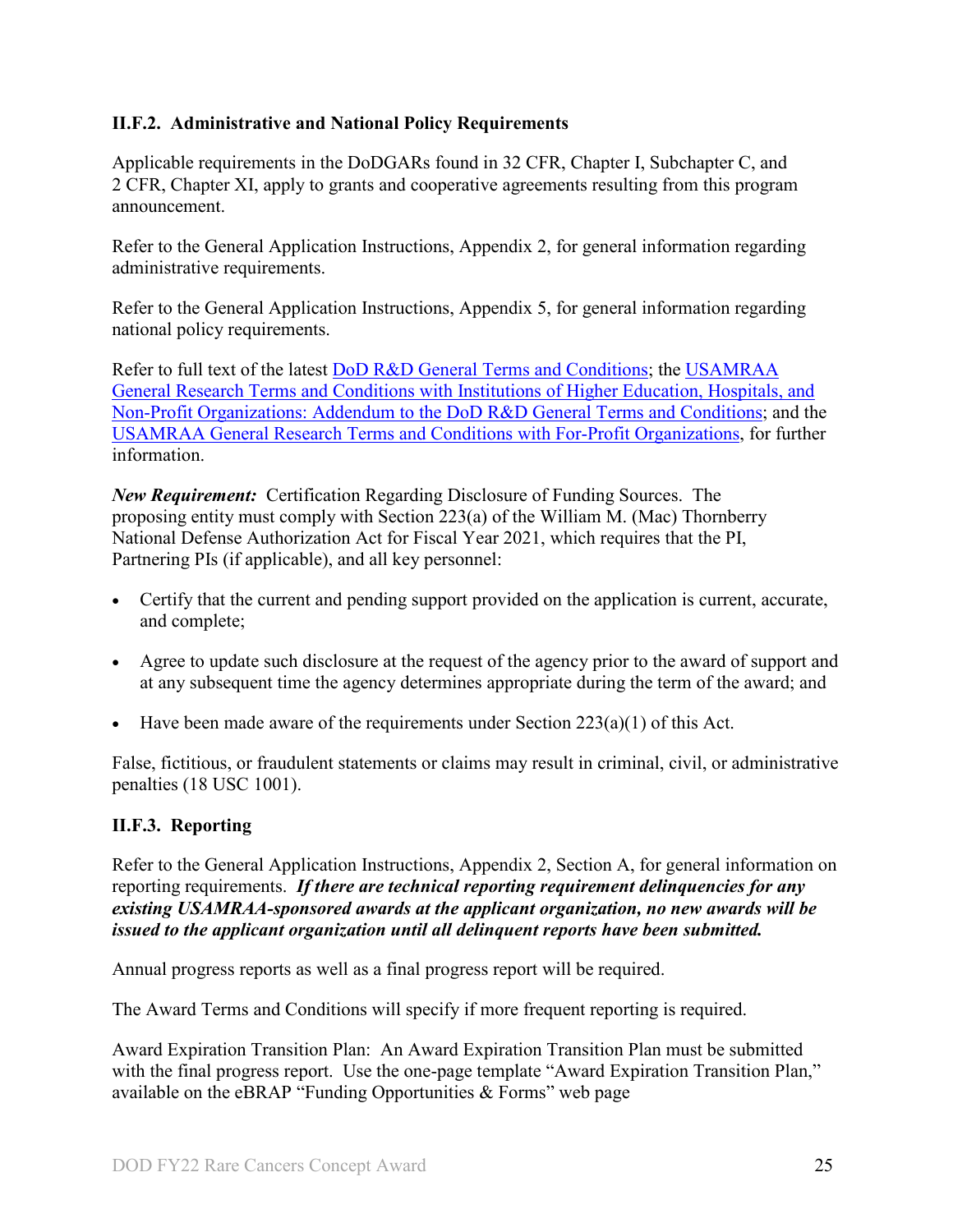[\(https://ebrap.org/eBRAP/public/Program.htm\)](https://ebrap.org/eBRAP/public/Program.htm) under the "Progress Report Formats" section. The Award Expiration Transition Plan must outline if and how the research supported by this award will progress and must include source(s) of funding, either known or pending.

Public Health Service (PHS) Inclusion Enrollment Reporting Requirement *(only required for clinical research studies)*: Enrollment reporting on the basis of sex/gender, race, and/or ethnicity will be required with each annual and final progress report. The PHS Inclusion Enrollment Report is available on the "Funding Opportunities & Forms" web page [\(https://ebrap.org/eBRAP/public/Program.htm\)](https://ebrap.org/eBRAP/public/Program.htm) in eBRAP.

Awards resulting from this program announcement may entail additional reporting requirements related to recipient integrity and performance matters. Recipient organizations that have federal contract, grant, and cooperative agreement awards with a cumulative total value greater than \$10M are required to provide information to FAPIIS about certain civil, criminal, and administrative proceedings that reached final disposition within the most recent 5-year period and that were connected with performance of a federal award. These recipients are required to disclose, semiannually, information about criminal, civil, and administrative proceedings as specified in the applicable Representations (see General Application Instructions, Appendix 5, Section B).

## <span id="page-25-0"></span>**II.G. Federal Awarding Agency Contacts**

### <span id="page-25-1"></span>**II.G.1. eBRAP Help Desk**

Questions related to program announcement content or submission requirements as well as questions related to the pre-application or intramural application submission through eBRAP should be directed to the eBRAP Help Desk, which is available Monday through Friday from 8:00 a.m. to 5:00 p.m. ET. Response times may vary depending upon the volume of inquiries.

Phone: 301-682-5507

Email: [help@eBRAP.org](mailto:help@eBRAP.org)

#### <span id="page-25-2"></span>**II.G.2. Grants.gov Contact Center**

Questions related to extramural application submission through Grants.gov portal should be directed to the Grants.gov Contact Center, which is available 24 hours a day, 7 days a week (closed on U.S. federal holidays). Note that the eBRAP Help Desk is unable to provide technical assistance with Grants.gov submission.

Phone: 800-518-4726; International 1-606-545-5035

Email: [support@grants.gov](mailto:support@grants.gov)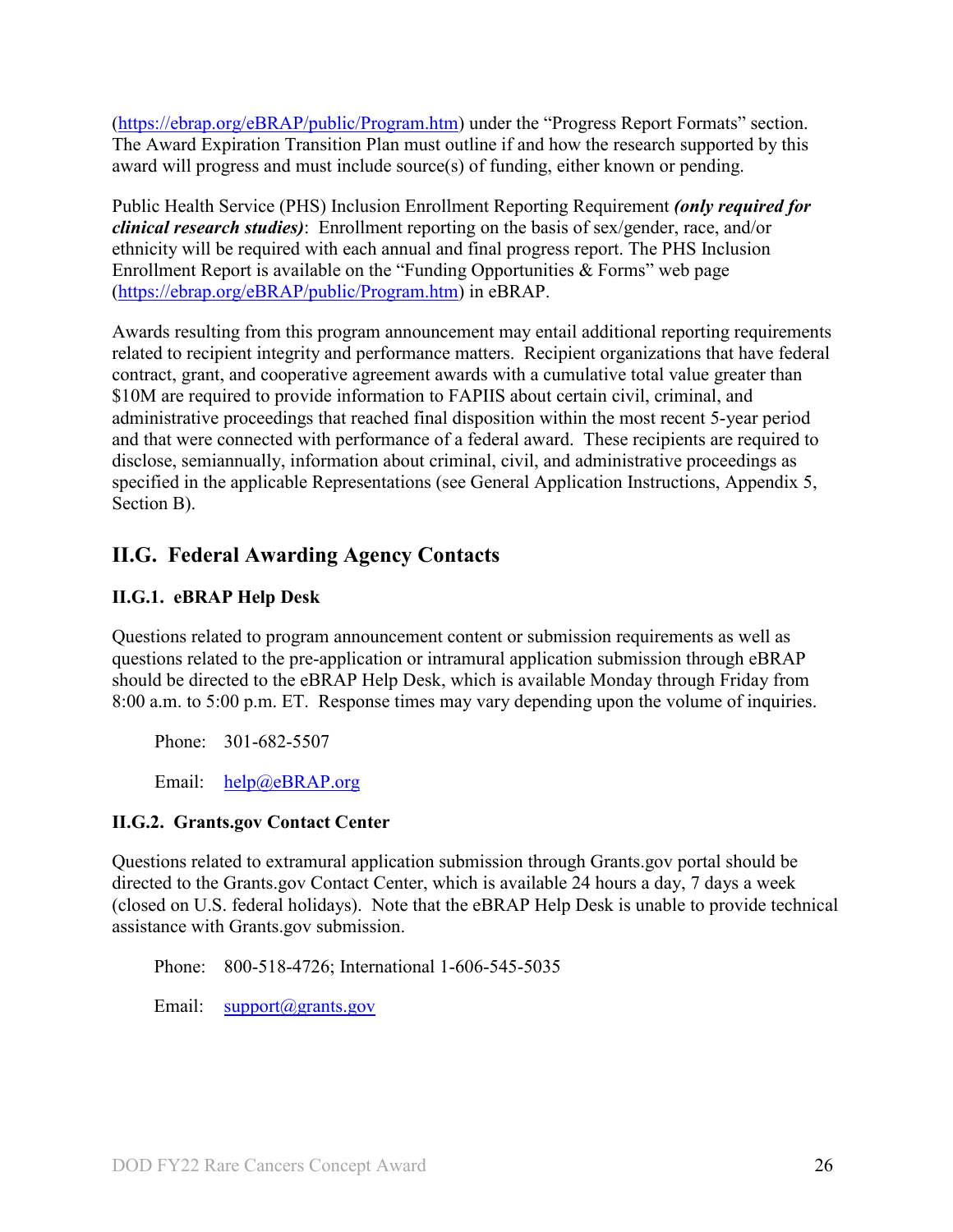Sign up on Grants.gov for "send me change notification emails" by following the link on the "Synopsis" page for the program announcement or by responding to the prompt provided by Grants.gov when first downloading the Grants.gov application package. If the Grants.gov application package is updated or changed, the original version of the application package may not be accepted by Grants.gov.

## <span id="page-26-0"></span>**II.H. Other Information**

#### <span id="page-26-1"></span>**II.H.1. Program Announcement and General Application Instructions Versions**

Questions related to this program announcement should refer to the program name, the program announcement name, and the program announcement version code 702b. The program announcement numeric version code will match the General Application Instructions version code 702.

#### <span id="page-26-2"></span>**II.H.2. Administrative Actions**

After receipt of applications, the following administrative actions may occur:

#### **II.H.2.a. Rejection**

The following will result in administrative rejection of the application:

- Pre-application (LOI) was not submitted.
- Project Narrative exceeds page limit.
- Project Narrative is missing.
- Budget is missing.
- The PI, collaborator(s), or their organization(s) are identified or referenced in the Project Narrative; Supporting documentations; SOW; Impact Statement; Innovation Statement; or Justification Statement and others if applicable.
- Use of "I," "we," "our," "this organization," or similar phrases that refer to the PI, collaborator(s), or their organization(s) through the references listed, or the use of formatting (e.g., bolding, underlining, names in headers/footers), inclusion of citations to unpublished manuscripts, or in any other way highlighting (and therefore revealing) the names of the PI, collaborator(s), or their organization(s).

#### **II.H.2.b. Modification**

- Pages exceeding the specific limits will be removed prior to review for all documents other than the Project Narrative.
- Documents not requested will be removed.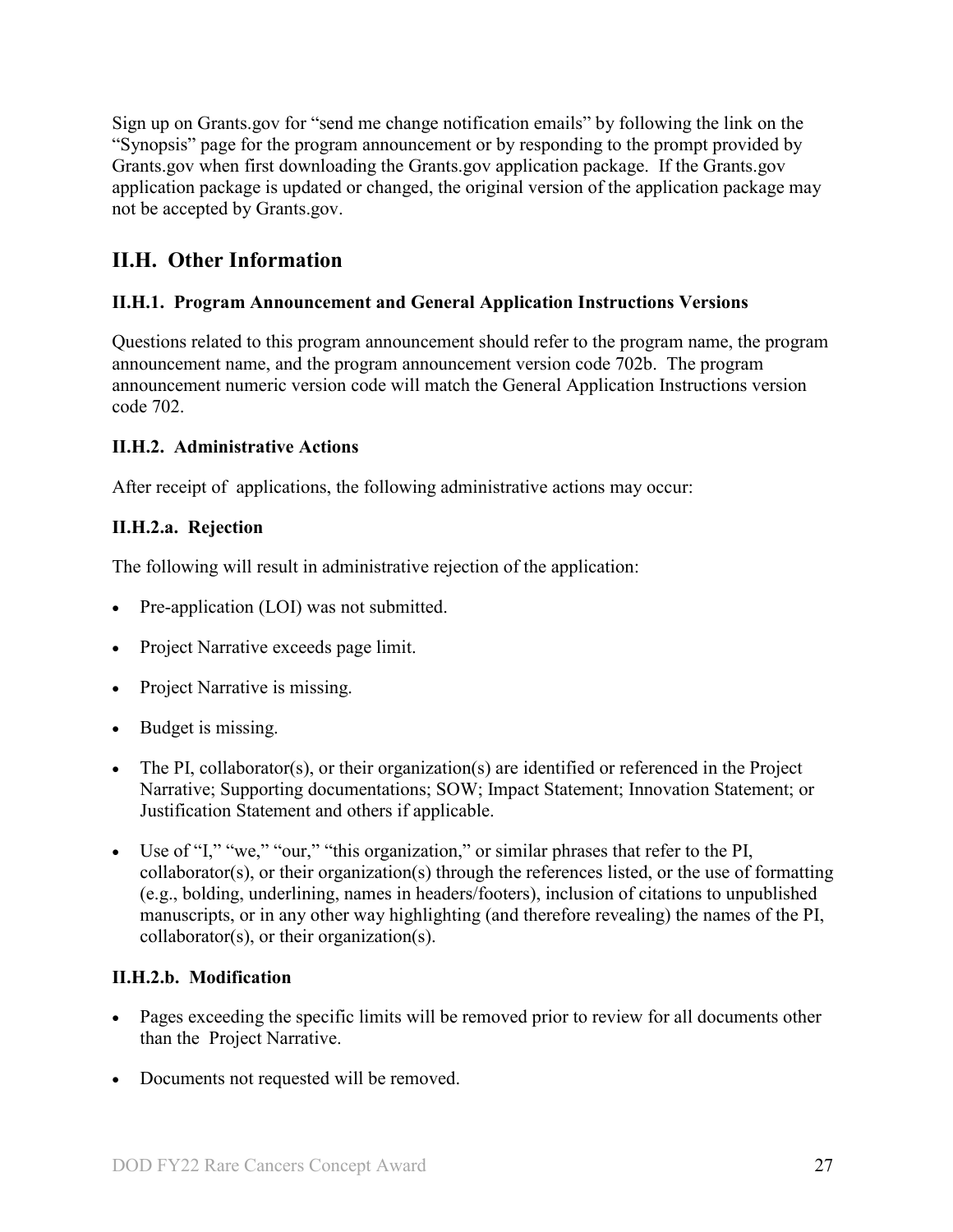#### <span id="page-27-0"></span>**II.H.2.c. Withdrawal**

The following may result in administrative withdrawal of the application:

- An FY22 RCRP Programmatic Panel member is named as being involved in the research proposed or is found to have assisted in the pre-application or application processes including, but not limited to, concept design, application development, budget preparation, and the development of any supporting documentation. *A list of the FY22 RCRP Programmatic Panel members can be found at<https://cdmrp.army.mil/rcrp/panels/panels22>.*
- The application fails to conform to this program announcement description.
- Inclusion of URLs, with the exception of links in References Cited and Publication and/or Patent Abstract sections.
- Page size is larger than 8.5 inches x 11.0 inches (approximately 21.59 cm x 27.94 cm).
- To preserve the integrity of its peer and programmatic review processes, the CDMRP discourages inclusion of any employee of its review contractors having any role in the preparation, research or other duties for submitted applications. For FY22, the identities of the peer review contractor and the programmatic review contractor may be found at the CDMRP website [\(https://cdmrp.army.mil/about/2tierRevProcess\)](https://cdmrp.army.mil/about/2tierRevProcess). Applications that include names of personnel from either of these companies may be administratively withdrawn.
- Personnel from applicant or collaborating organizations are found to have contacted persons involved in the review or approval process to gain protected evaluation information or to influence the evaluation process.
- Applications from extramural organizations, including non-DOD federal agencies, received through eBRAP may be withdrawn.
- Applications submitted by an intramural DOD organization may be withdrawn if the intramural organization cannot coordinate the use of contractual, assistance, or other appropriate agreements to provide funds to extramural collaborators.
- Submission of the same research project to different funding opportunities within the RCRP or other CDMRP programs in the same fiscal year.
- The application does not address at least one of the [FY22 RCRP Focus Areas.](#page-2-2)
- The cancer or cancer subtype proposed in the application does not meet the  $\frac{FY22}{RCRP}$ [definition of rare cancers.](#page-2-3)
- A clinical trial is proposed.
- The PI does not meet the eligibility criteria.
- Studies that do not qualify for exempt or expedited status will be administratively withdrawn.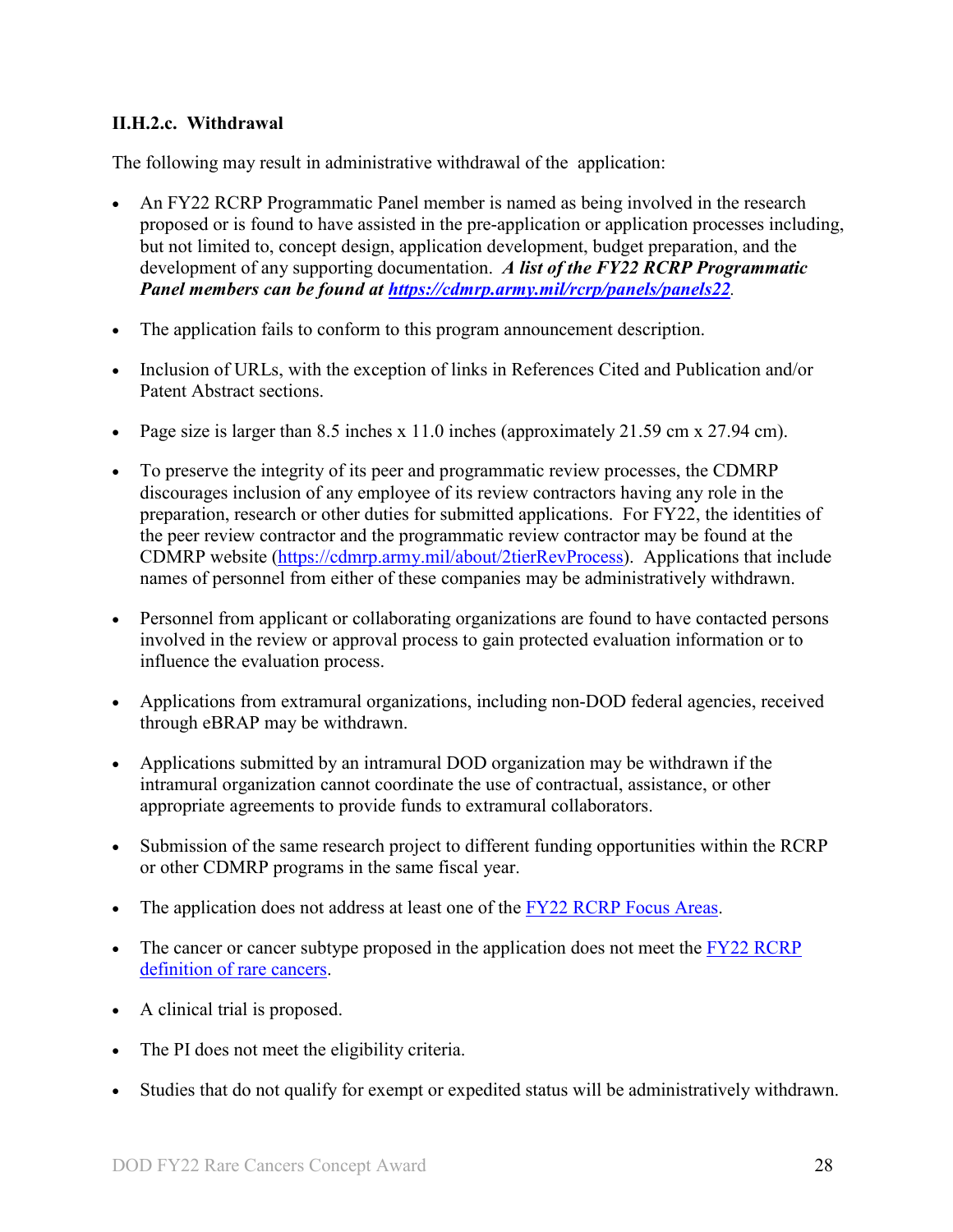#### **II.H.2.d. Withhold**

Applications that appear to involve research misconduct will be administratively withheld from further consideration pending organizational investigation. The organization will be required to provide the findings of the investigation to the USAMRAA Grants Officer for a determination of the final disposition of the application.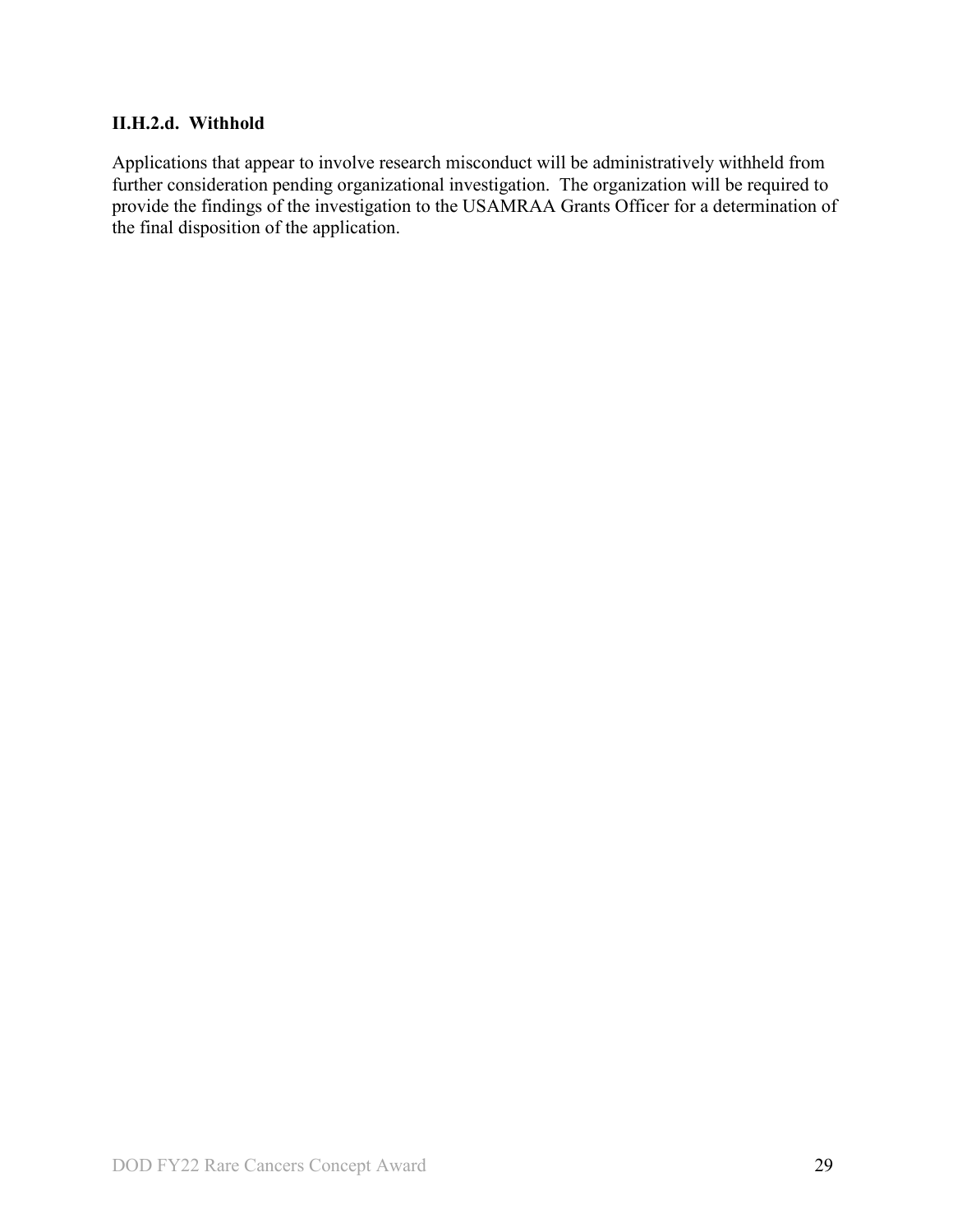# <span id="page-29-0"></span>**II.H.3. Application Submission Checklist**

| <b>Application Components</b>                                                                             | <b>Action</b>                                                                                                               | Completed |
|-----------------------------------------------------------------------------------------------------------|-----------------------------------------------------------------------------------------------------------------------------|-----------|
| SF424 Research & Related<br><b>Application for Federal</b><br>Assistance (extramural<br>submissions only) | Complete form as instructed                                                                                                 |           |
| Summary (Tab 1) and<br><b>Application Contacts (Tab 2)</b><br>(intramural submissions<br>only)            | Complete tabs as instructed                                                                                                 |           |
|                                                                                                           | Project Narrative: Upload as Attachment 1<br>with file name "ProjectNarrative.pdf"                                          |           |
|                                                                                                           | Supporting Documentation: Upload as<br>Attachment 2 with file name "Support.pdf"                                            |           |
|                                                                                                           | Technical Abstract: Not required; leave<br>Attachment 3 blank                                                               |           |
|                                                                                                           | Lay Abstract: Not required; leave Attachment<br>4 blank                                                                     |           |
|                                                                                                           | Statement of Work: Upload as Attachment 5<br>with file name "SOW.pdf"                                                       |           |
| Attachments                                                                                               | Impact Statement: Upload as Attachment 6<br>with file name "Impact.pdf"                                                     |           |
|                                                                                                           | Innovation Statement: Upload as Attachment 7<br>with file name "Innovation.pdf"                                             |           |
|                                                                                                           | Justification Statement: Upload as Attachment<br>8 with file name "Justification.pdf"                                       |           |
|                                                                                                           | Representations (extramural submissions<br>only): Upload as Attachment 9 with file name<br>"RequiredReps.pdf" if applicable |           |
|                                                                                                           | <b>Suggested Collaborating DOD Military</b><br>Facility Budget Format: Upload as<br>Attachment 10 with file name            |           |
| Research & Related Personal<br>Data                                                                       | "MFBudget.pdf" if applicable<br>Complete form as instructed                                                                 |           |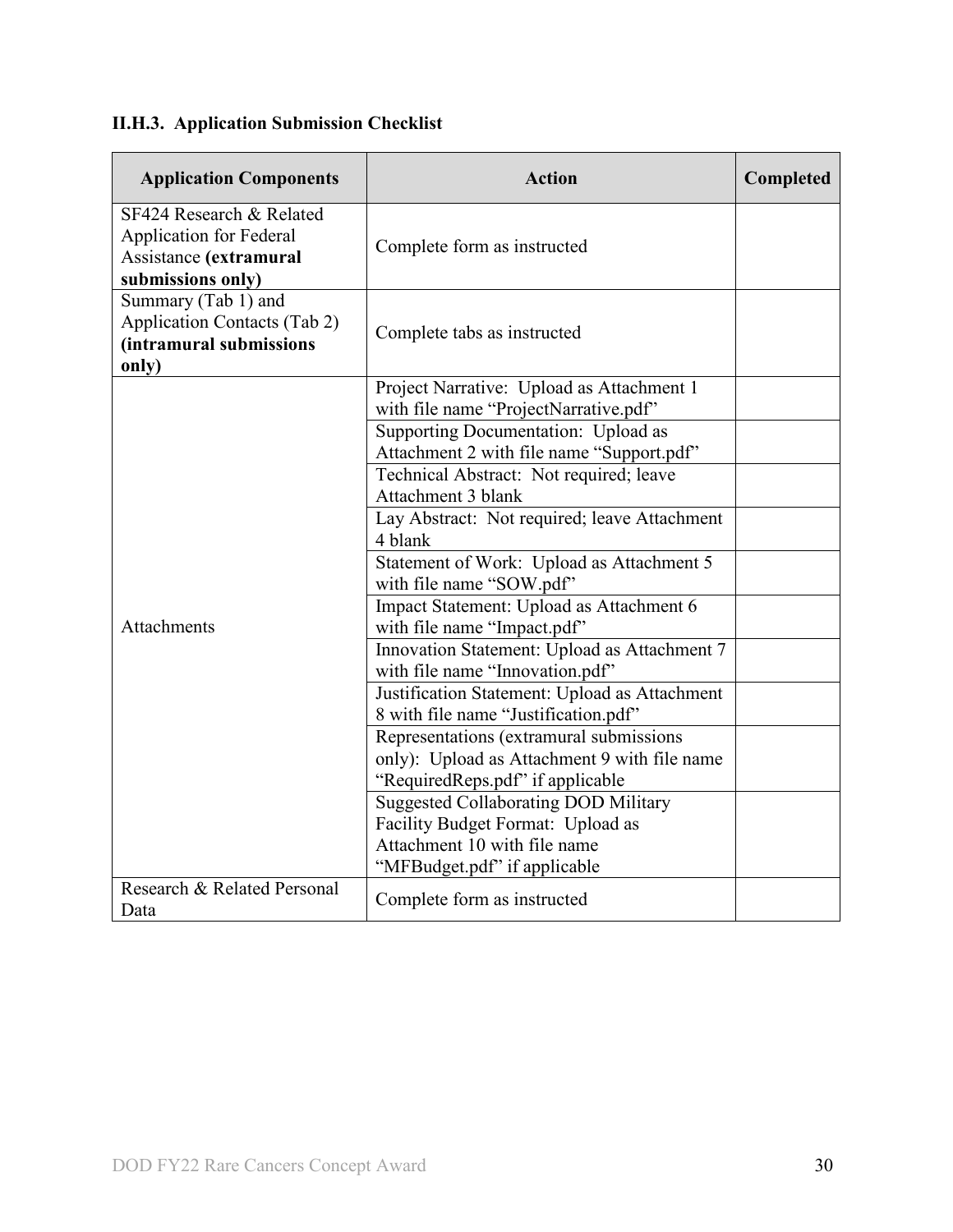| <b>Application Components</b>                                              | <b>Action</b>                                                                                                           | <b>Completed</b> |
|----------------------------------------------------------------------------|-------------------------------------------------------------------------------------------------------------------------|------------------|
|                                                                            | Attach PI Biographical Sketch<br>(Biosketch LastName.pdf) to the appropriate<br>field                                   |                  |
| Research & Related                                                         | Attach PI Previous/Current/Pending Support<br>(Support LastName.pdf) to the appropriate<br>field                        |                  |
| Senior/Key Person Profile<br>(Expanded)                                    | <b>Attach Biographical Sketch</b><br>(Biosketch LastName.pdf) for each senior/key<br>person to the appropriate field    |                  |
|                                                                            | <b>Attach Previous/Current/Pending</b><br>(Support LastName.pdf) for each senior/key<br>person to the appropriate field |                  |
| Research & Related Budget<br>(extramural submissions<br>only)              | Complete as instructed. Attach Budget<br>Justification (BudgetJustification.pdf) to the<br>appropriate field            |                  |
| Budget (intramural<br>submissions only)                                    | Suggested DOD Military Budget Format,<br>including justification                                                        |                  |
| Project/Performance Site<br>Location(s) Form                               | Complete form as instructed                                                                                             |                  |
| Research & Related Subaward<br>Budget Attachment(s) Form, if<br>applicable | Complete form as instructed                                                                                             |                  |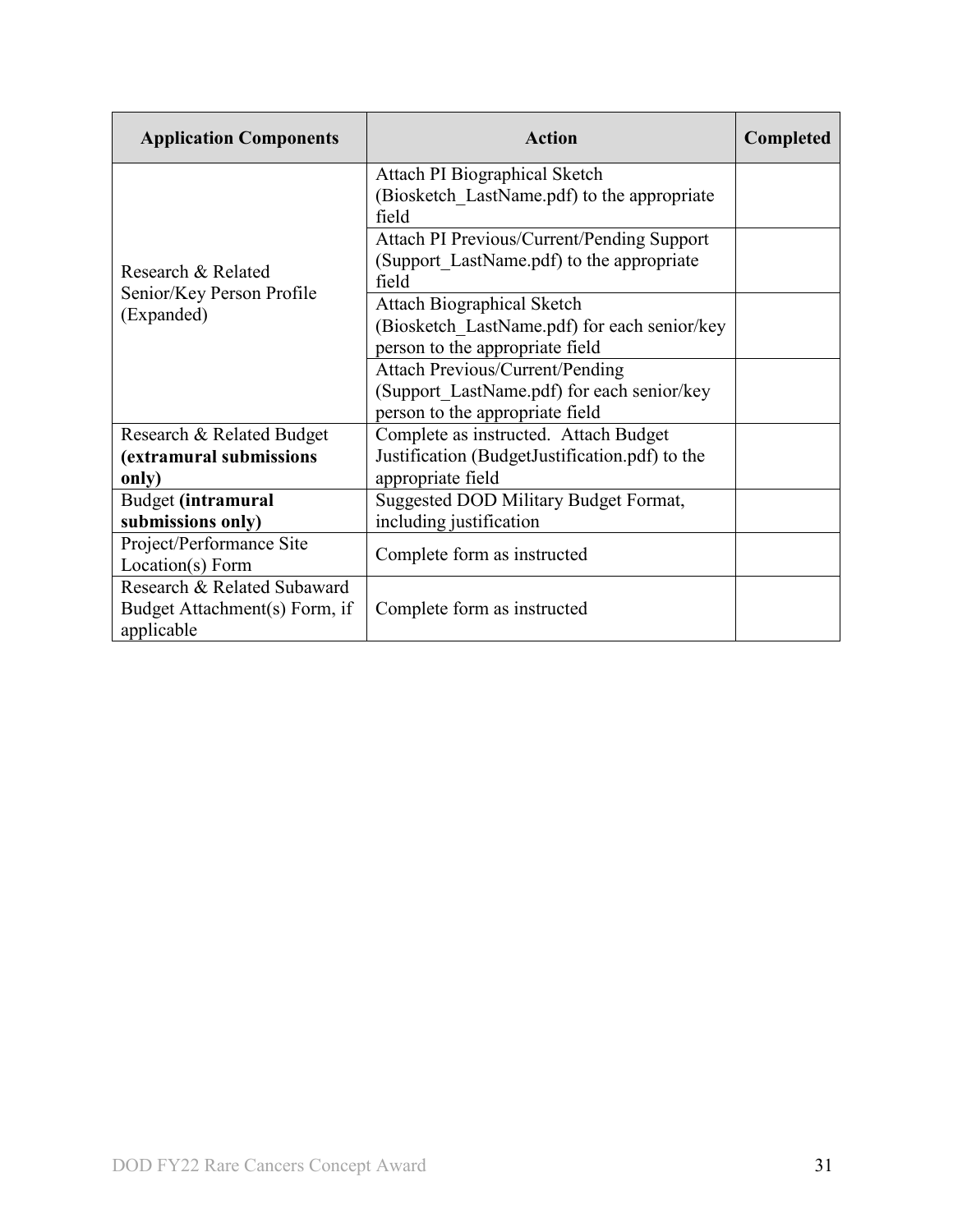## <span id="page-31-0"></span>**APPENDIX 1: ACRONYM LIST**

| <b>ACURO</b>   | Animal Care and Use Review Office                            |
|----------------|--------------------------------------------------------------|
| <b>ARRIVE</b>  | Animal Research: Reporting of In Vivo Experiments            |
| <b>CDMRP</b>   | <b>Congressionally Directed Medical Research Programs</b>    |
| <b>CFR</b>     | Code of Federal Regulations                                  |
| <b>DHP</b>     | Defense Health Program                                       |
| <b>DOD</b>     | Department of Defense                                        |
| <b>DoDGARs</b> | Department of Defense Grant and Agreement Regulations        |
| <b>DUNS</b>    | Data Universal Numbering System                              |
| eBRAP          | Electronic Biomedical Research Application Portal            |
| EC             | <b>Ethics Committee</b>                                      |
| ET             | <b>Eastern Time</b>                                          |
| FAD            | <b>Funding Authorization Document</b>                        |
| <b>FAPIIS</b>  | Federal Awardee Performance and Integrity Information System |
| <b>FY</b>      | <b>Fiscal Year</b>                                           |
| <b>HRPO</b>    | Human Research Protection Office                             |
| <b>IACUC</b>   | Institutional Animal Care and Use Committee                  |
| <b>IRB</b>     | <b>Institutional Review Board</b>                            |
| LOI            | Letter of Intent                                             |
| M              | Million                                                      |
| MВ             | Megabytes                                                    |
| <b>MIPR</b>    | Military Interdepartmental Purchase Request                  |
| <b>NIH</b>     | National Institutes of Health                                |
| ORCID          | Open Researcher and Contributor ID, Inc.                     |
| <b>ORP</b>     | Office of Research Protections                               |
| <b>PRCRP</b>   | Peer Reviewed Cancer Research Program                        |
| <b>PDF</b>     | <b>Portable Document Format</b>                              |
| <b>PHS</b>     | <b>Public Health Service</b>                                 |
| PI             | Principal Investigator                                       |
| <b>RCRP</b>    | Rare Cancers Research Program                                |
| <b>SAM</b>     | <b>System for Award Management</b>                           |
| <b>SOW</b>     | <b>Statement of Work</b>                                     |
| <b>STEM</b>    | Science, Technology, Engineering, and/or Mathematics         |
| <b>URL</b>     | <b>Uniform Resource Locator</b>                              |
| UEI            | Unique Entity Identifier                                     |
| <b>USAMRAA</b> | U.S. Army Medical Research Acquisition Activity              |